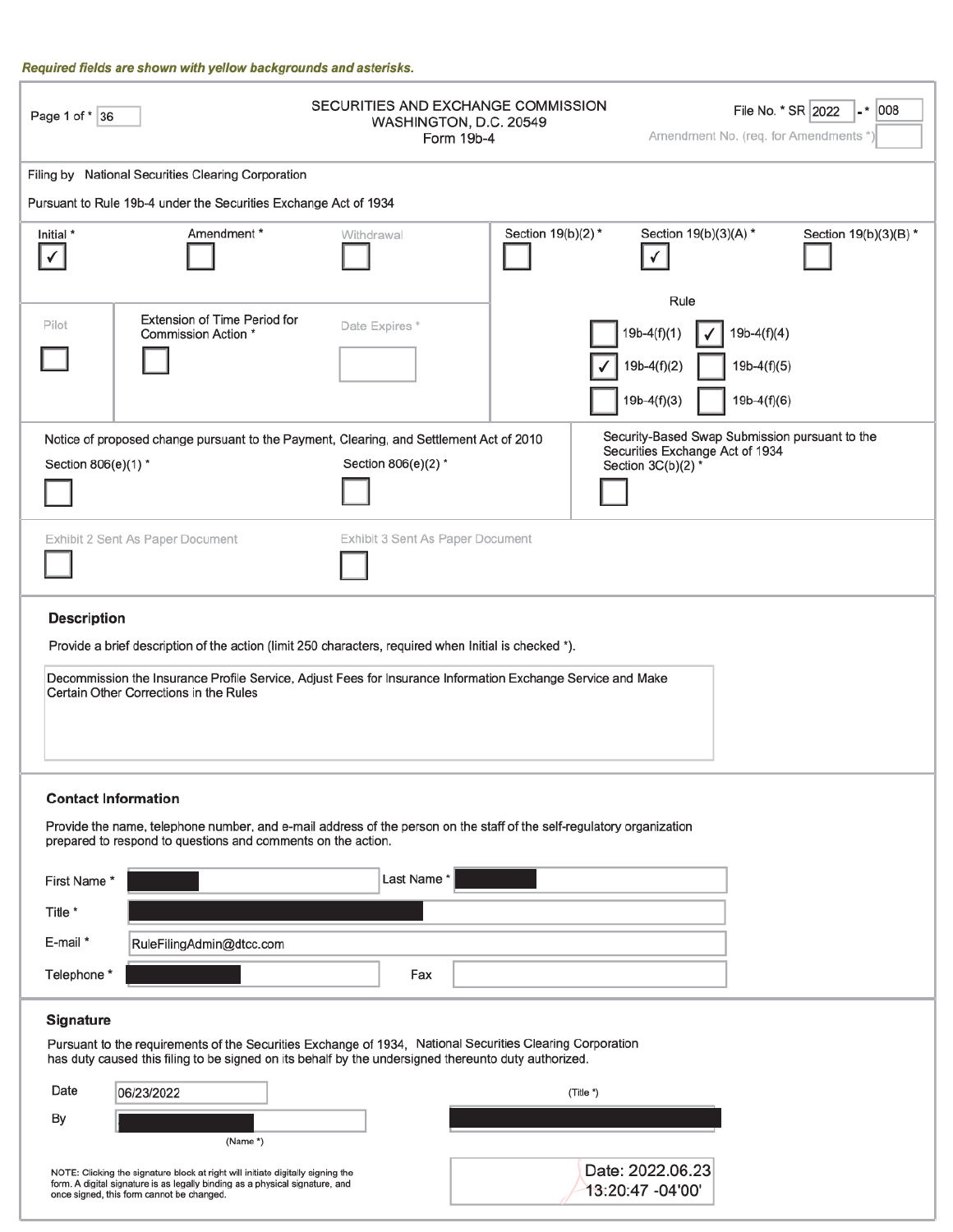ľ

| SECURITIES AND EXCHANGE COMMISSION<br>WASHINGTON, D.C. 20549                                                                                                    |                                                                                                                                                                                                                                                                                                                                                                                                                                                                                                                                                                                                                                                                                                        |  |  |  |  |
|-----------------------------------------------------------------------------------------------------------------------------------------------------------------|--------------------------------------------------------------------------------------------------------------------------------------------------------------------------------------------------------------------------------------------------------------------------------------------------------------------------------------------------------------------------------------------------------------------------------------------------------------------------------------------------------------------------------------------------------------------------------------------------------------------------------------------------------------------------------------------------------|--|--|--|--|
| For complete Form 19b-4 instructions please refer to the EFFS website.                                                                                          |                                                                                                                                                                                                                                                                                                                                                                                                                                                                                                                                                                                                                                                                                                        |  |  |  |  |
| Form 19b-4 Information *                                                                                                                                        | The self-regulatory organization must provide all required information, presented in a clear and comprehensible<br>manner, to enable the public to provide meaningful comment on the proposal and for the Commission to determine<br>whether the proposal is consistent with the Act and applicable rules and regulations under the Act.                                                                                                                                                                                                                                                                                                                                                               |  |  |  |  |
| Add<br>Remove<br>View                                                                                                                                           |                                                                                                                                                                                                                                                                                                                                                                                                                                                                                                                                                                                                                                                                                                        |  |  |  |  |
| Narrative - SR-NSCC-2022-008 (IIEX                                                                                                                              |                                                                                                                                                                                                                                                                                                                                                                                                                                                                                                                                                                                                                                                                                                        |  |  |  |  |
| <b>Exhibit 1 - Notice of Proposed Rule</b><br>Change*                                                                                                           | The Notice section of this Form 19b-4 must comply with the guidelines for publication in the Federal Register as<br>well as any requirements for electronic filing as published by the Commission (if applicable). The Office of the<br>Federal Register (OFR) offers guidance on Federal Register publication requirements in the Federal Register                                                                                                                                                                                                                                                                                                                                                    |  |  |  |  |
| Remove<br><b>View</b><br>Add                                                                                                                                    | Document Drafting Handbook, October 1998 Revision. For example, all references to the federal securities laws<br>must include the corresponding cite to the United States Code in a footnote. All references to SEC rules must                                                                                                                                                                                                                                                                                                                                                                                                                                                                         |  |  |  |  |
| Exhibit 1A - SR-NSCC-2022-008 (IIE>                                                                                                                             | include the corresponding cite to the Code of Federal Regulations in a footnote. All references to Securities<br>Exchange Act Releases must include the release number, release date, Federal Register cite, Federal Register<br>date, and corresponding file number (e.g., SR-[SRO]-xx-xx). A material failure to comply with these guidelines will<br>result in the proposed rule change being deemed not properly filed. See also Rule 0-3 under the Act (17 CFR<br>$240.0 - 3$                                                                                                                                                                                                                     |  |  |  |  |
| Exhibit 1A - Notice of Proposed<br>Rule Change, Security-Based Swap<br>Submission, or Advanced Notice<br>by Clearing Agencies *<br>Remove<br><b>View</b><br>Add | The Notice section of this Form 19b-4 must comply with the guidelines for publication in the Federal Register as<br>well as any requirements for electronic filing as published by the Commission (if applicable). The Office of the<br>Federal Register (OFR) offers guidance on Federal Register publication requirements in the Federal Register<br>Document Drafting Handbook, October 1998 Revision. For example, all references to the federal securities laws<br>must include the corresponding cite to the United States Code in a footnote. All references to SEC rules must<br>include the corresponding cite to the Code of Federal Regulations in a footnote. All references to Securities |  |  |  |  |
|                                                                                                                                                                 | Exchange Act Releases must include the release number, release date, Federal Register cite, Federal Register<br>date, and corresponding file number (e.g., SR-[SRO]-xx-xx). A material failure to comply with these guidelines will<br>result in the proposed rule change being deemed not properly filed. See also Rule 0-3 under the Act (17 CFR<br>240.0-3)                                                                                                                                                                                                                                                                                                                                         |  |  |  |  |
| <b>Exhibit 2- Notices, Written Comments,</b><br><b>Transcripts, Other Communications</b>                                                                        | Copies of notices, written comments, transcripts, other communications. If such documents cannot be filed<br>electronically in accordance with Instruction F, they shall be filed in accordance with Instruction G.                                                                                                                                                                                                                                                                                                                                                                                                                                                                                    |  |  |  |  |
| View<br>Add<br>Remove                                                                                                                                           |                                                                                                                                                                                                                                                                                                                                                                                                                                                                                                                                                                                                                                                                                                        |  |  |  |  |
|                                                                                                                                                                 | Exhibit Sent As Paper Document                                                                                                                                                                                                                                                                                                                                                                                                                                                                                                                                                                                                                                                                         |  |  |  |  |
| Exhibit 3 - Form, Report, or<br>Questionnaire                                                                                                                   | Copies of any form, report, or questionnaire that the self-regulatory organization proposes to use to help<br>implement or operate the proposed rule change, or that is referred to by the proposed rule change.                                                                                                                                                                                                                                                                                                                                                                                                                                                                                       |  |  |  |  |
| Add<br>Remove<br>View                                                                                                                                           |                                                                                                                                                                                                                                                                                                                                                                                                                                                                                                                                                                                                                                                                                                        |  |  |  |  |
|                                                                                                                                                                 | Exhibit Sent As Paper Document                                                                                                                                                                                                                                                                                                                                                                                                                                                                                                                                                                                                                                                                         |  |  |  |  |
| <b>Exhibit 4 - Marked Copies</b><br>Add<br>Remove<br>View                                                                                                       | The full text shall be marked, in any convenient manner, to indicate additions to and deletions from the<br>immediately preceding filing. The purpose of Exhibit 4 is to permit the staff to identify immediately the changes<br>made from the text of the rule with which it has been working.                                                                                                                                                                                                                                                                                                                                                                                                        |  |  |  |  |
| <b>Exhibit 5 - Proposed Rule Text</b>                                                                                                                           | The self-regulatory organization may choose to attach as Exhibit 5 proposed changes to rule text in place of<br>providing it in Item I and which may otherwise be more easily readable if provided separately from Form 19b-4.                                                                                                                                                                                                                                                                                                                                                                                                                                                                         |  |  |  |  |
| Add<br>Remove<br>View<br>Exhibit 5 - SR-NSCC-2022-008 (IIEX E                                                                                                   | Exhibit 5 shall be considered part of the proposed rule change                                                                                                                                                                                                                                                                                                                                                                                                                                                                                                                                                                                                                                         |  |  |  |  |
| <b>Partial Amendment</b>                                                                                                                                        | If the self-regulatory organization is amending only part of the text of a lengthy proposed rule change, it may, with                                                                                                                                                                                                                                                                                                                                                                                                                                                                                                                                                                                  |  |  |  |  |
| View<br>Add<br>Remove                                                                                                                                           | the Commission's permission, file only those portions of the text of the proposed rule change in which changes are<br>being made if the filing (i.e. partial amendment) is clearly understandable on its face. Such partial amendment shall<br>be clearly identified and marked to show deletions and additions.                                                                                                                                                                                                                                                                                                                                                                                       |  |  |  |  |
|                                                                                                                                                                 |                                                                                                                                                                                                                                                                                                                                                                                                                                                                                                                                                                                                                                                                                                        |  |  |  |  |

ı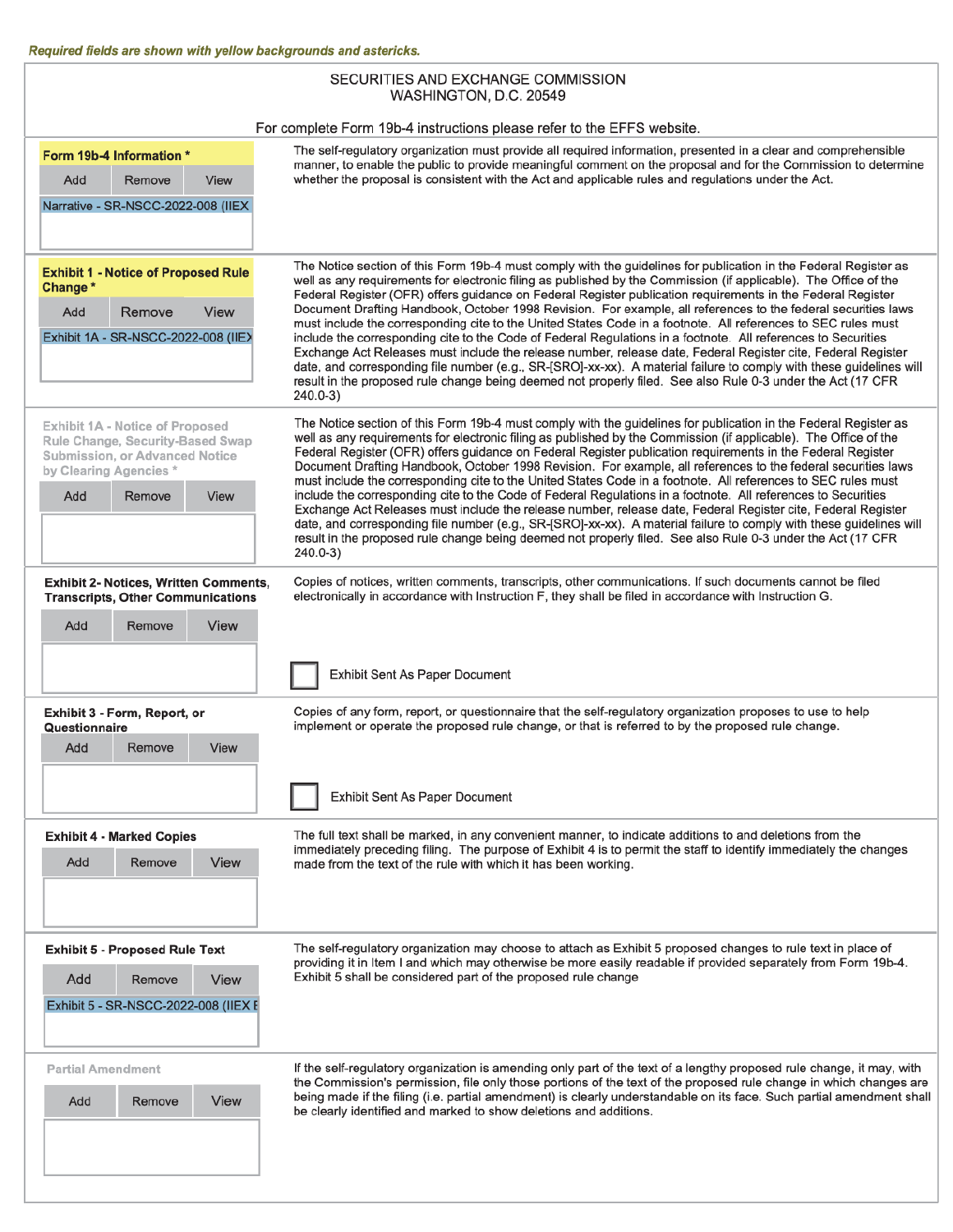## **1. Text of the Proposed Rule Change**

(a) The proposed rule change of National Securities Clearing Corporation ("NSCC") is annexed hereto as Exhibit 5 and consists of modifications to Rule 57 and Addendum A of NSCC's Rules & Procedures ("Rules") in order to (i) decommission the Insurance Profile service, (ii) adjust the fees for the Insurance Information Exchange service ("IIEX") to (a) provide for fees for product data that is being moved from Insurance Profile to IIEX and (b) adjust certain fees for service providers and (iii) make certain other corrections to the Rules, as described below.<sup>1</sup>

- (b) Not applicable.
- (c) Not applicable.

## **2. Procedures of the Self-Regulatory Organization**

 The proposed rule change was approved by the Deputy General Counsel of NSCC on June 21, 2022 pursuant to delegated authority from NSCC's Board of Directors.

## **3. Self-Regulatory Organization's Statement of the Purpose of, and Statutory Basis for, the Proposed Rule Change**

(a) Purpose

NSCC is proposing to move the processing of certain product data that is currently being processed through Insurance Profile to IIEX and decommission Insurance Profile. Following the proposed changes, product data that is currently being processed through Insurance Profile will be processed through IIEX. The fees for the use of IIEX for processing of such product data will be moved to IIEX in Addendum A of the Rules but will remain the same as the fees currently charged for the processing of such product data through Insurance Profile.

NSCC is also proposing to remove fees for service providers using IIEX for policy data and proposing to add fees for service providers using IIEX for product data.

Finally, NSCC is proposing to correct incorrect references to "IPS" and "IPS Data" in the Rules.

The proposed changes would not have a substantial impact on I&RS Members (as defined below). I&RS Members would use IIEX rather than Insurance Profile to process product data, but the fees for processing such product data would not change. Following the proposed changes, service providers would be charged for processing product data using IIEX but would not be charged for processing policy data through IIEX.

<sup>1</sup> Capitalized terms used herein and not otherwise defined shall have the meaning assigned to such terms in the Rules, available at http://dtcc.com/~/media/Files/Downloads/legal/rules/nscc\_rules.pdf.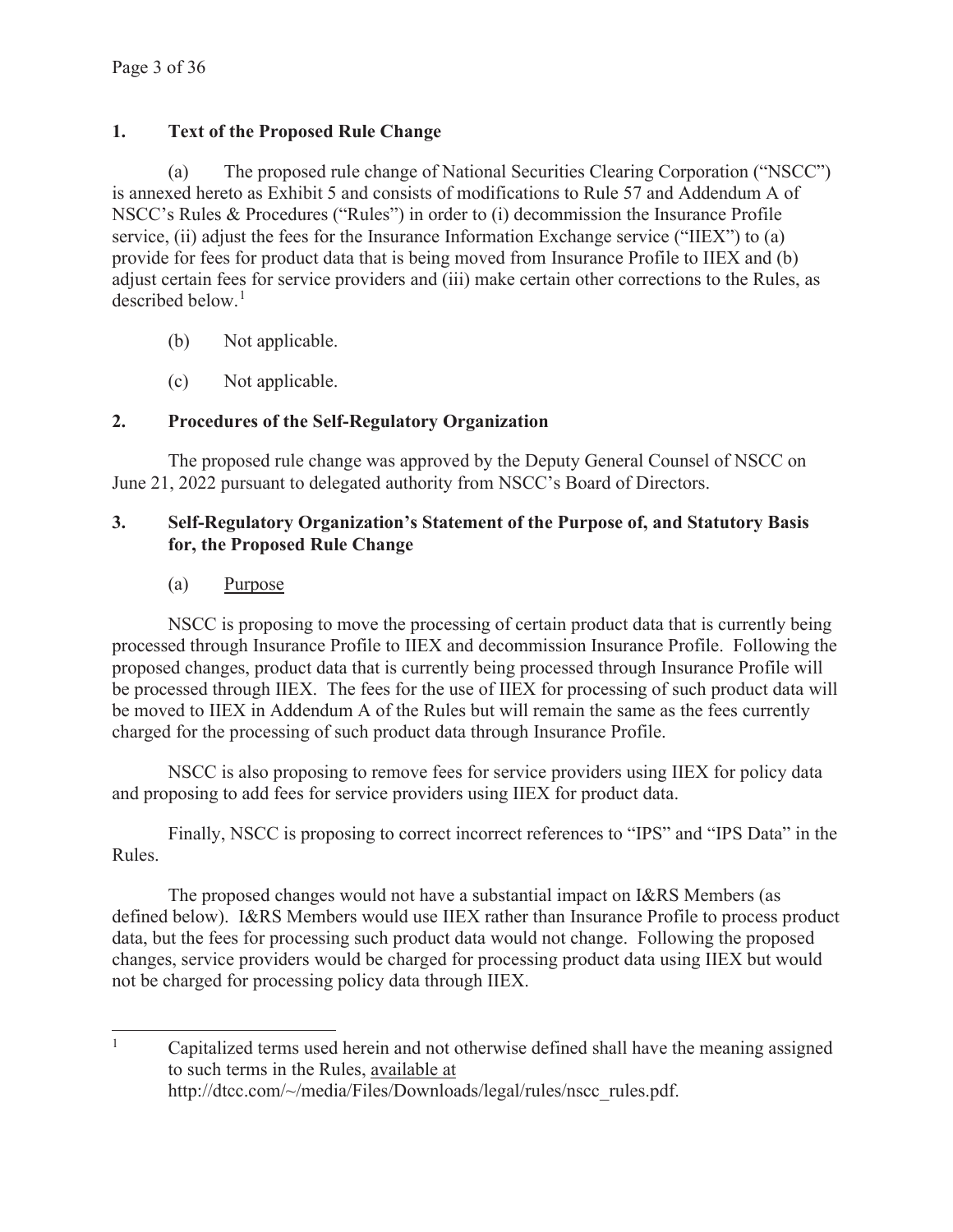## (i) Background

Insurance and Retirement Processing Services ("I&RS") provides for transmission of I&RS Data, $^2$  including annuity and life insurance policy applications and premiums, licensing and appointments, fees and expenses, commission payments, reporting of client positions and valuations, asset pricing, financial activity reporting and annuity customer account transfers. Entities that use I&RS services include (i) insurance companies that are Insurance Carrier/Retirement Services Members ("Carriers"); and (ii) Carriers' intermediaries, such as broker-dealers, banks and insurance agencies, that are Members, Mutual Fund/Insurance Services Members and Data Services Only Members that distribute participating Carriers' insurance products (collectively, "Distributors," and, together with "Carriers," collectively referred to herein as "I&RS Members"). The aim of I&RS is to automate and provide seamless end-to-end communication between Carriers, Distributors and their service providers for the sale, processing and money settlement of insurance and annuity products nationwide.

I&RS Data can be categorized generally into three types of data: product data, policy data and producer data. Product data is general public data relating to products that are being issued by Carriers, such as fees and expenses for specific policies and commission schedule data<sup>3</sup> relating to the products. Policy data is data relating to specific insurance and annuity policies that have been issued to clients based on those products, such as the names and identifying information of the parties to the contract (i.e., owner, insured, beneficiary), policy value, certain features of the policies that were issued, the names of the licensed agents that are authorized to sell such policies (i.e., the "producers") and the type of policy (e.g., annuity, life insurance policy, etc.). Producer data is information relating to the producers that are authorized to sell the products such as which producers have been appointed to sell particular products and where the producers are licensed to sell the products.

<sup>2</sup> I&RS Data is data and information relating to I&RS Eligible Products. Section 1.(a) of Rule 57, supra note 1. An "I&RS Eligible Product" means insurance products, retirement or other benefit plans or programs that are identified by NSCC as eligible for processing through its I&RS. See Definition of I&RS Eligible Product, Rule 1 and Section 1.(d) of Rule 3, id.

<sup>3</sup> Carriers disclose commissions that are paid to producers for sales of particular products. The commissions are disclosed in commission schedules that list the particular products and commissions that are associated with the products.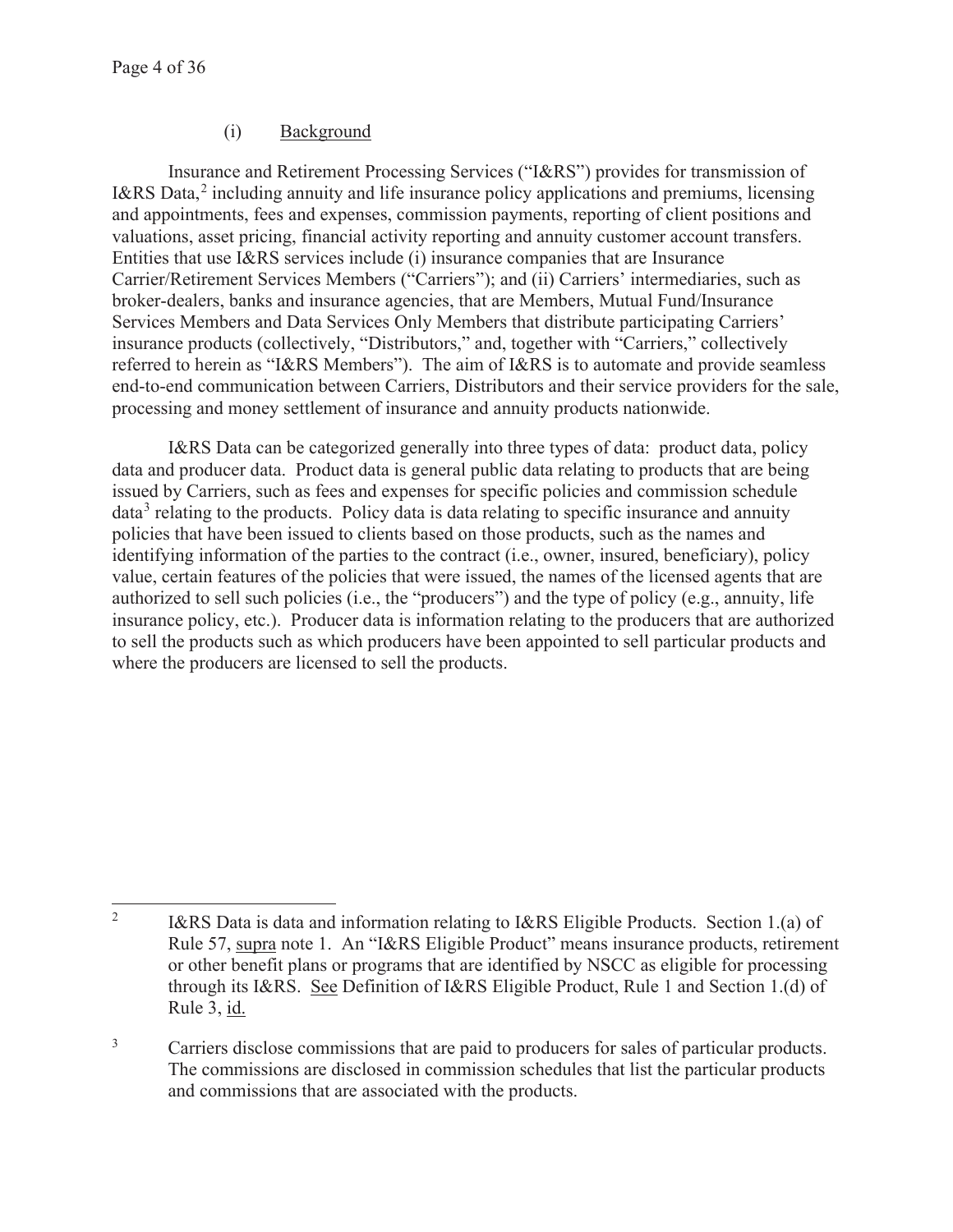## (ii) Insurance Profile/IIEX

Insurance Profile was launched in 2017 to enable annuities Distributors to access fee, expense and commission schedule data ("Fee Data") from Carriers which is product data.<sup>4</sup> The service is a data repository that allows I&RS Members to access and exchange Fee Data.

IIEX was launched in 2020 to enable I&RS Members and service providers to access and exchange I&RS Data.<sup>5</sup> IIEX is also a data repository but was built on a different platform than Insurance Profile and was not limited to processing Fee Data.<sup>6</sup> In addition, IIEX was built to be accessible by an Application Programming Interface ("API") specifically for use with IIEX and is available to service providers.<sup>7</sup> Although the Rules provide that IIEX is available to transmit, view and retrieve I&RS Data, currently IIEX has been used only to process I&RS Data that is policy data.

NSCC would like to use the IIEX platform to process the Fee Data that is currently being processed through Insurance Profile because it is inefficient to continue to have two data repositories. IIEX is a newer platform that is API-enabled. NSCC believes that consolidating the data repository services onto one platform will be more efficient because I&RS Members will only need to sign into one platform rather than two. Using IIEX alone rather than continuing to use Insurance Profile would create a better user experience, take advantage of newer and better technology, such as the API-enabled platform and updated user interfaces that enhance the user experience by, among other things, offering a single-entry point into upgraded, standardized data screens and client flexibility in determining level of authorization to access. In addition, IIEX has been designed to include an architecture modernization by developing reusable components to be used across I&RS applications. Discontinuing Insurance Profile would also eliminate unnecessary regression and other system testing that is required if Insurance Profile maintained as a separate platform.

Once the Fee Data is processed through IIEX, the Insurance Profile platform would no longer be used to process data. Therefore, NSCC is proposing to decommission Insurance Profile. NSCC would process all Fee Data on the IIEX platform beginning on June 30, 2022. NSCC would not change the fees that it is currently charging I&RS Members to access and exchange the Fee Data through Insurance Profile once such data is moved to the IIEX platform.

6 Id.

7 Id.

<sup>4</sup> See Securities Exchange Act Release No. 80404 (April 7, 2017), 82 FR 17916 (April 13, 2017) (SR-NSCC-2017-003) ("Insurance Profile Filing"). See also Rule 57, Section 10, supra note 1.

<sup>5</sup> See Securities Exchange Act Release No. 90092 (October 5, 2020), 85 FR 64182 (October 9, 2020) (SR-NSCC-2020-017) ("IIEX Filing"). See also Rule 57, Section 11, supra note 1.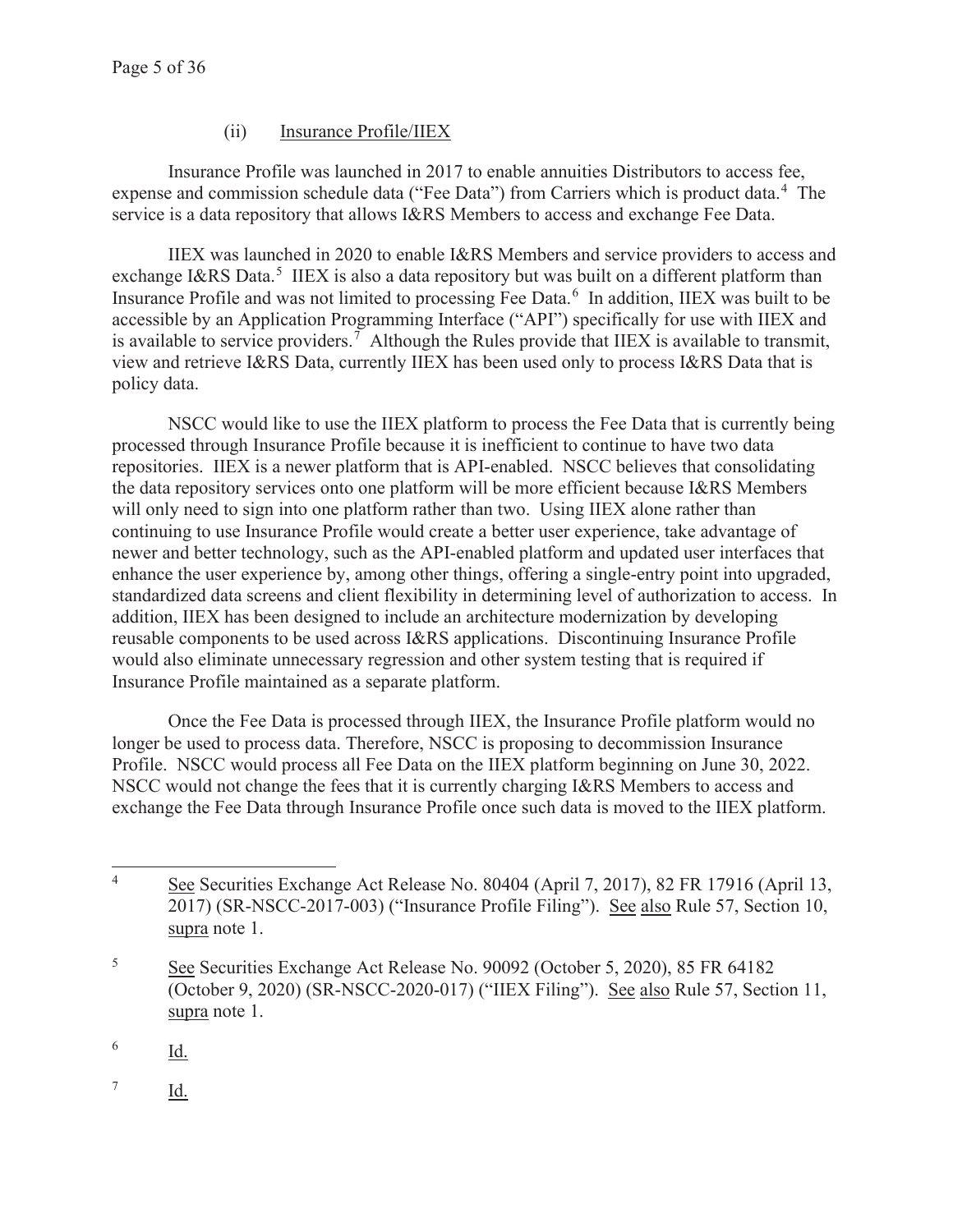NSCC would provide updates to I&RS Members on the timing of the proposed changes by Important Notice.

## (iii) IIEX and Service Providers

IIEX was developed to allow service providers that were authorized by I&RS Members to access IIEX through  $APIs.<sup>8</sup>$  Addendum A provides a fee schedule for service providers that use IIEX and Rule 57 provides that service providers that gain access to IIEX will be required to enter into an agreement which will include an agreement to pay the fees set forth in the Rules.<sup>9</sup> Since the inception of IIEX, however, no service providers have agreed to sign up for IIEX and pay the fees. NSCC would like to encourage service providers to access IIEX because NSCC believes that when service providers use this IIEX, more I&RS Members would also use the service as counterparties to those service providers. Therefore, NSCC is proposing to remove the fees for service providers to use IIEX for transmitting policy data that is currently processed through IIEX.

Currently, the Fee Data that is accessible through Insurance Profile is only available to I&RS Members and not to service providers. NSCC would like to also provide service providers with access to IIEX to process this Fee Data as well. Product data is more general than policy data, which is limited to specific clients, and NSCC believes that service providers would be more likely to pay for the use of IIEX for such product data. Therefore, NSCC is proposing to require that service providers that use IIEX for product data pay the current fees for such service, including for the Fee Data that will be moved from Insurance Profile to be processed through IIEX.

## (iv) IIEX Product Data

NSCC is proposing to identify the different categories for policy data and product data in the fee schedule in Addendum A of the Rules. Fees for processing the Fee Data, which is being moved from Insurance Profile to be processed through IIEX, would be placed under the product data category and fees for processing the existing policy data that is currently being processed through IIEX would be placed under the policy data category.

## (v) I&RS and I&RS Data

In the IIEX Filing, NSCC also amended the Rules to change the name of I&RS from Insurance and Retirement Processing Services to Insurance & Retirement Services in order to reflect the conventional use of the name of the service.<sup>10</sup> To reflect the name change, NSCC also changed defined terms relating to the service from "IPS" to "I&RS" and from "IPS Data" to

<sup>8</sup> Id.

<sup>9</sup> See Section IV.H.2.j of Addendum A of the Rules and Rule 57, Section 11, supra note 1.

<sup>10</sup> See IIEX Filing, supra note 5.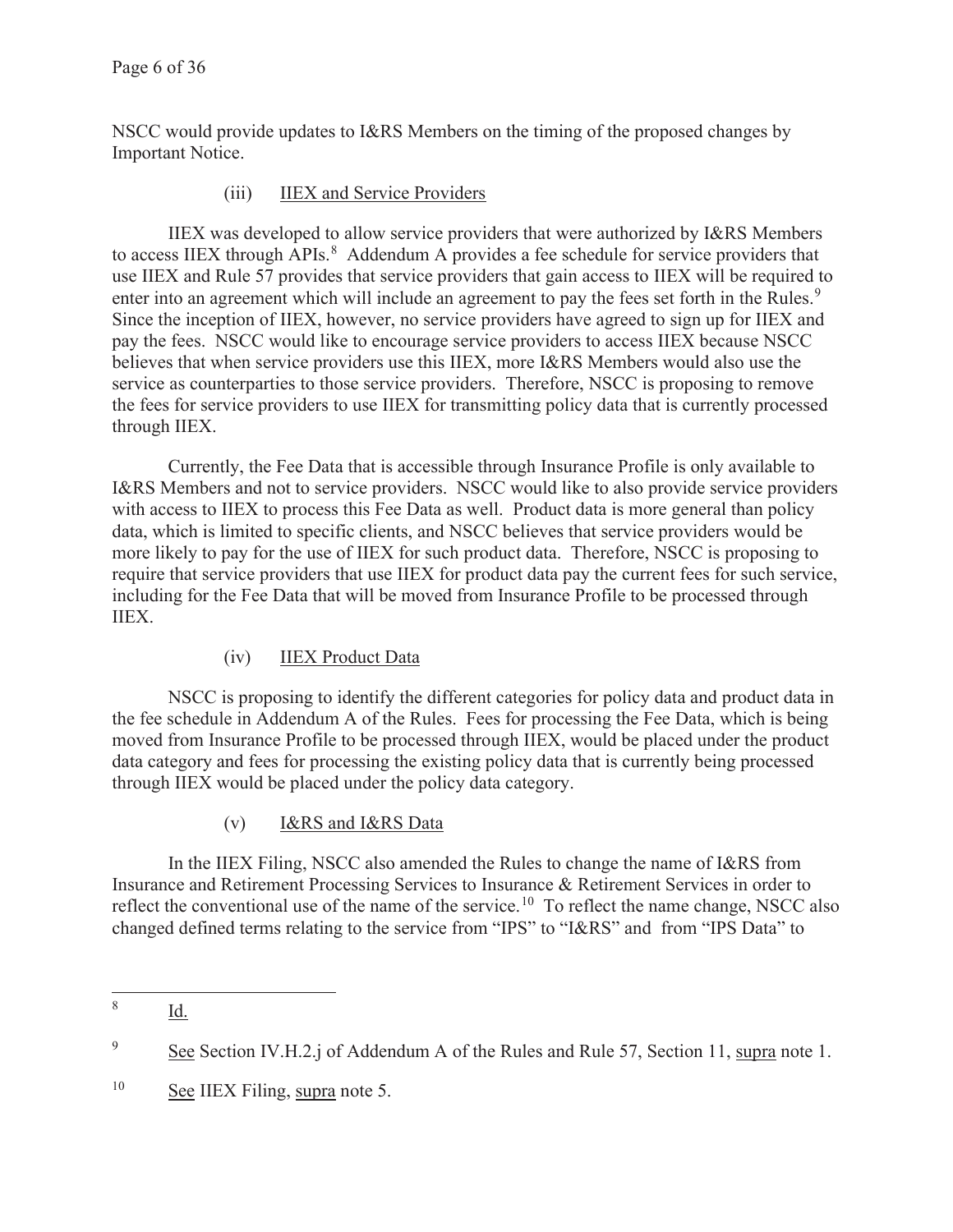"I&RS Data".<sup>11</sup> Rule 58 still contains an incorrect use of the defined terms IPS and IPS Data.<sup>12</sup> Therefore, NSCC is proposing to correct the use of the defined terms "IPS" and "IPS Data" in Rule 58 to "I&RS" and "I&RS Data", respectively.

## (v) Proposed Rule Changes

## A. Remove Insurance Profile

NSCC is proposing to remove Insurance Profile from Section 10 of Rule 57 and remove references to the fees for Insurance Profile from Section IV.H.2.i of Addendum A. NSCC would re-number Section 11 of Rule 57 and Section IV.H.2.j of Addendum A to reflect the deletion of Section 10 of Rule 57 and Section IV.H.2.i of Addendum A.

## B. Adjust Fees for IIEX

NSCC is proposing to move the fees for processing Fee Data currently in Insurance Profile to IIEX in proposed Section IV.H.2.i of Addendum A. NSCC would also add different categories of data in proposed Section IV.H.2.i of Addendum A with separate fees for policy data which would include the current IIEX fees, and product data which would include the fees currently in Insurance Profile with respect to Fee Data that would be moved to IIEX. With respect to the product data, NSCC would also add service providers to the list of entities that would have access in the proposed Section IV.H.2.i of Addendum A.

To reflect that NSCC would stop charging fees for service providers to access policy data, as described above, but provide fees for service providers to access product data, NSCC would change proposed Section 10 of Rule 57 to provide that the agreements with the service providers will include an agreement to pay the fees set forth in the Rules for product data for which service providers are required to pay a fee as set forth in the Rules. NSCC would also remove the fees for policy data for service providers in new proposed Section IV.H.2.i of Addendum A.

## C. Correct Defined Terms

NSCC is proposing to correct two references of "IPS Data" to "I&RS Data" and one reference of "IPS" to "I&RS" in Section 2.(f) of Rule 58 to reflect the correct defined terms.

## (vi) Expected Member/NSCC Impact

The proposed changes would not have a substantial impact on I&RS Members. I&RS Members would use IIEX rather than Insurance Profile to process product data. IIEX would include the IIEX API which is not currently available for Insurance Profile. The fees for processing such product data would not change. Following the changes, service providers would

<sup>11</sup> Id.

<sup>&</sup>lt;sup>12</sup> See Section 2.(f) of Rule 58, supra note 1.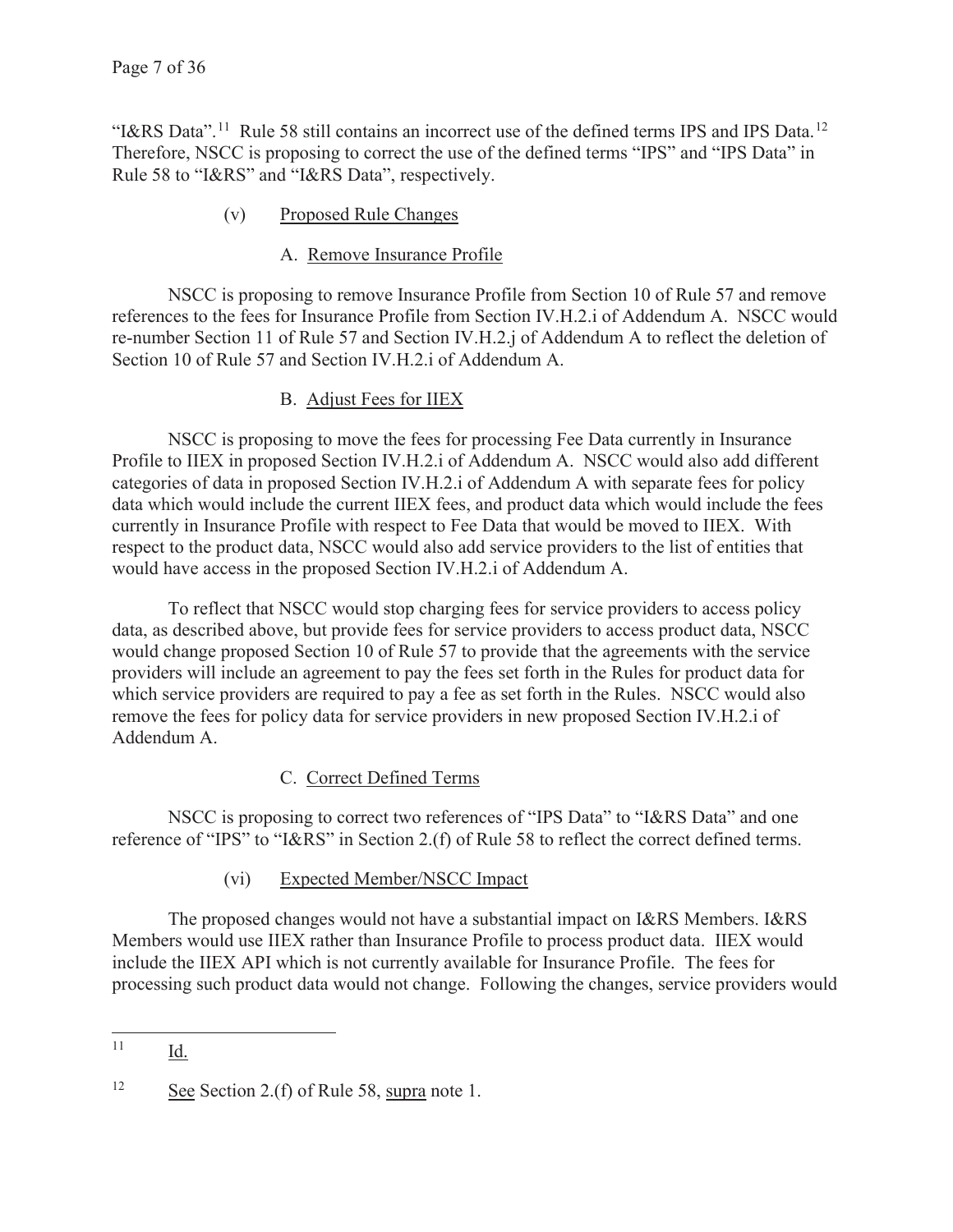be charged the same fees as I&RS Members for processing product data using IIEX but would not be charged for processing policy data through IIEX.

The changes to use the correct terms "I&RS" and "I&RS Data" would have no impact on the I&RS Members except to enhance clarity and transparency of the Rules.

## (vii) Implementation Timeline

NSCC would implement the removal of the fees for service providers for policy data in IIEX and the corrections to the defined terms in Rule 58 upon filing of the proposed rule changes.

NSCC would implement the removal of Insurance Profile and movement of the fees from Insurance Profile to IIEX on June 30, 2022. As proposed, a legend would be added to Rule 57 and Addendum A stating there are changes that became effective upon filing with the Securities and Exchange Commission ("Commission") but have not yet been implemented. The proposed legend also would include June 30, 2022 as the date on which such changes would be implemented and the file number of this proposal, and state that, once this proposal is implemented, the legend would automatically be removed from Rule 57 and Addendum A.

## (b) Statutory Basis

NSCC believes that the proposal is consistent with the requirements of the Securities Exchange Act of 1934 ("Act") and the rules and regulations thereunder applicable to a registered clearing agency. In particular, NSCC believes that the proposed rule changes are consistent with Sections  $17A(b)(3)(F)$  and (D) of the Act<sup>13</sup> and Rule  $17Ad-22(e)(21)$  promulgated under the Act. $^{14}$ 

Section  $17A(b)(3)(F)$  of the Act,<sup>15</sup> requires, in part, that the Rules be designed to promote the prompt and accurate clearance and settlement of securities transactions. The proposed changes to move the Fee Data from Insurance Profile to IIEX is consistent with this provision because such changes would enhance the ability of NSCC Members to access such data by using a more effective and user-friendly platform and by having access to APIs. In addition, NSCC believes that consolidating the data repository services onto one platform will be more efficient because I&RS Members will only need to sign into one platform rather than two. Also, removing the fees for service providers to access policy data and providing access to service providers for product data is expected to incentivize the use of IIEX by service providers which would have the effect of increasing the use by I&RS Members that are counterparties to the service providers. Providing a more efficient and streamlined process with respect to accessing such Fee Data and incentivizing the use of IIEX by service providers would promote the prompt

 $15$  15 U.S.C. 78q-1(b)(3)(F).

<sup>&</sup>lt;sup>13</sup> 15 U.S.C. 78q-1(b)(3)(F) and (D).

<sup>14 17</sup> CFR 240.17Ad-22(e)(21).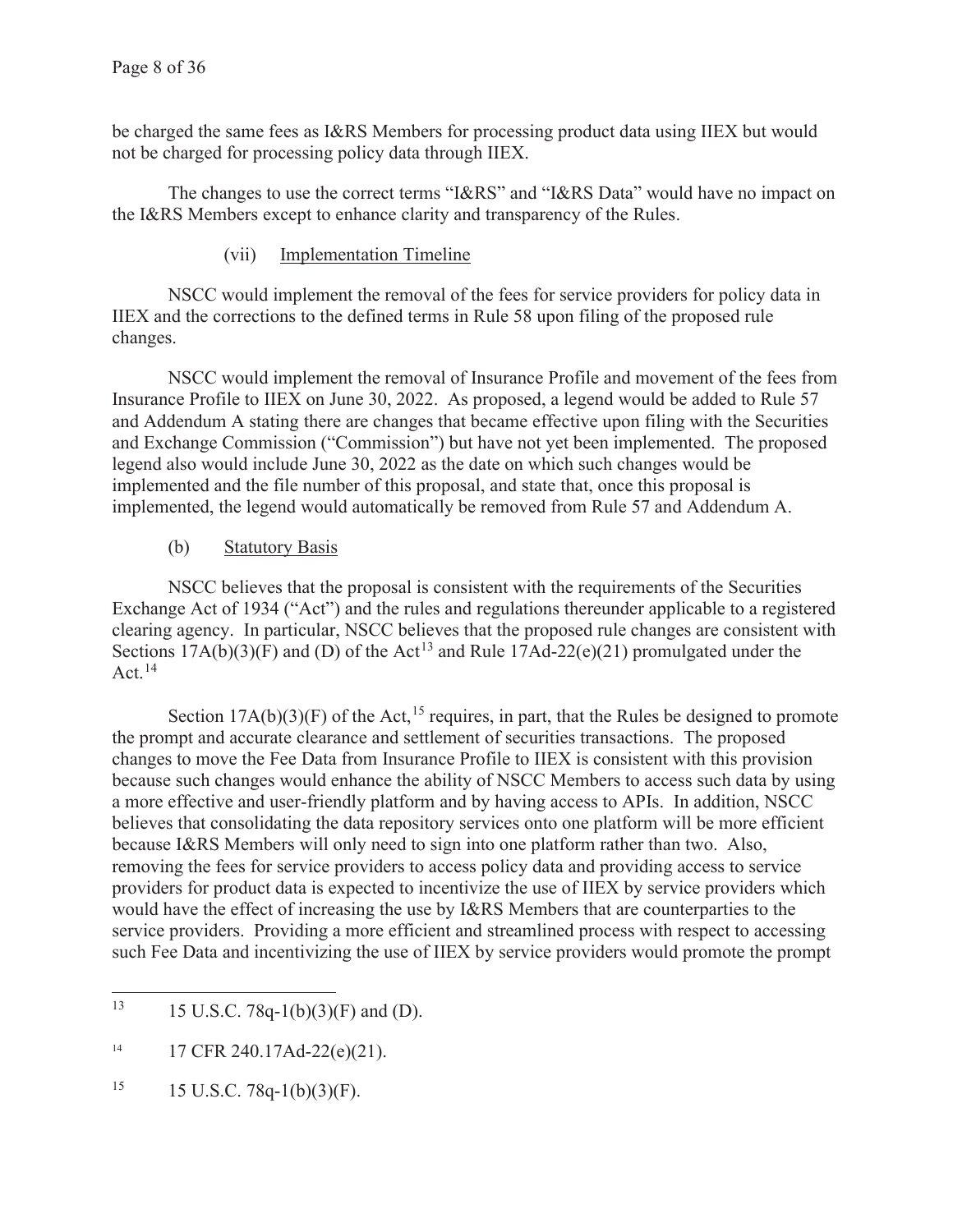and accurate clearance and settlement of securities transactions by NSCC, consistent with Section  $17A(b)(3)(F)$  of the Act.<sup>16</sup>

Removing Insurance Profile from the Rules, adding the categories for policy data and product data and correcting the defined terms "IPS" and "IPS Data" to "I&RS" and "I&RS Data," respectively, are also consistent with  $17A(b)(3)(F)$  of the Act.<sup>17</sup> Each of the proposed changes would enhance clarity and transparency for participants with respect to services offered by NSCC allowing I&RS Members to have a better understanding of the Rules relating to I&RS. Having clear and accurate Rules would help I&RS Members to better understand their rights and obligations regarding NSCC's services. NSCC believes that when I&RS Members better understand their rights and obligations regarding NSCC's services, they can act in accordance with the Rules. NSCC believes that better enabling I&RS Members to comply with the Rules would promote the prompt and accurate clearance and settlement of securities transactions by NSCC consistent with Section  $17A(b)(3)(F)$  of the Act.<sup>18</sup>

Section  $17A(b)(3)(D)$  of the Act<sup>19</sup> requires that the Rules provide for the equitable allocation of reasonable dues, fees, and other charges among its participants. NSCC believes that the proposed rule change to remove the fees for service providers to access policy data and to provide access to service providers to product data, and to add fees for such access, are consistent with this provision of the Act. NSCC believes the removal of fees for policy data would incentivize use of I&RS by services providers for policy data, which is not currently being utilized by service providers, and encourage use by I&RS Members. NSCC also believes that service providers are more likely access product data and to pay for such product data, which is more general than policy data and could be used by service providers across multiple I&RS Member counterparties.

NSCC believes the proposed changes to the fees are equitable because they would apply uniformly to all service providers that utilize the services and would not impact the fees being paid by I&RS Members. NSCC believes the proposed changes are reasonable because the fees that would be charged to service providers for product data would be the same fees that are being charged to I&RS Members that access such product data through I&RS, which are designed to align with the cost of delivering the feature.<sup>20</sup> NSCC believes that removing fees for access to policy data is reasonable because it would incentivize the use of I&RS by service providers for such policy data which would be beneficial to the I&RS Members that are counterparties of such service providers. Therefore, by establishing fees that align with the cost of delivery of this feature and allocating those fees equitably among the subscribing users, including service

- $19$  15 U.S.C. 78q-1(b)(3)(D).
- 20 See Insurance Profile Filing, supra note 4.

 $^{16}$  Id.

<sup>17</sup> Id.

<sup>18</sup> Id.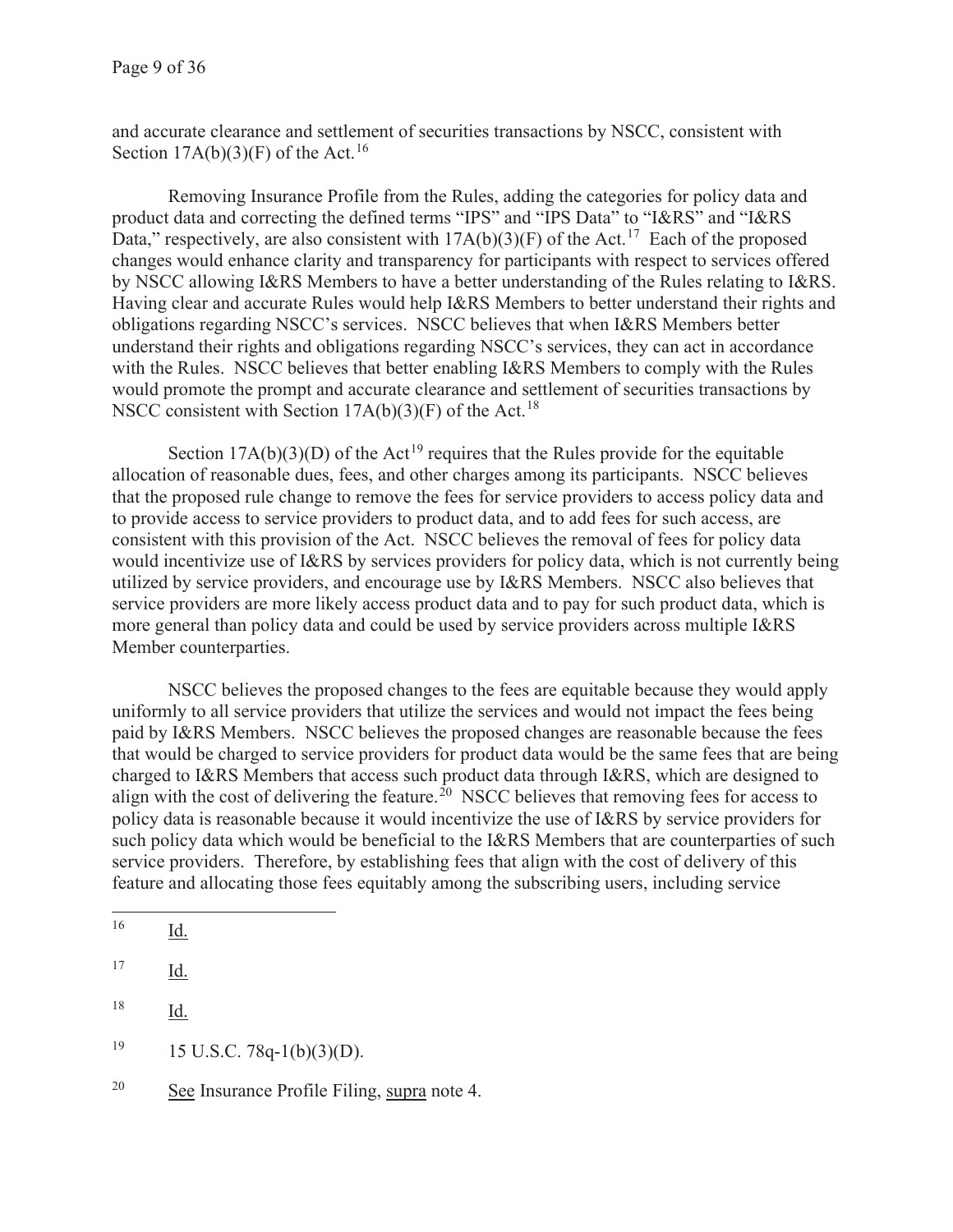providers, the proposed rule change would provide for the equitable allocation of reasonable dues, fees and other charges among its participants consistent with the requirements of Section  $17A(b)(3)(D)$  of the Act.<sup>21</sup>

In addition, the proposed rule change is designed to comply with Rule 17Ad 22(e)(21) promulgated under the Act.<sup>22</sup> Rule 17Ad-22(e)(21) under the Act requires NSCC to, inter alia, establish, implement, maintain and enforce written policies and procedures reasonably designed to be efficient and effective in meeting the requirements of its participants and the markets it serves. The proposed rule change would enhance the ability of I&RS Members to access Fee Data by removing the Insurance Profile platform and providing a more efficient and streamlined platform with access to an API specifically for IIEX. In addition, removing the fees for service providers to access policy data and providing access to service providers for product data would incentivize the use of IIEX by service providers which NSCC believes will have the effect of increasing the use by I&RS Members that are counterparties to the service providers. Therefore, by establishing a more efficient and effective process for I&RS Members and their service providers to process I&RS Data, NSCC believes that the proposed changes are consistent with the requirements of Rule 17Ad-22(e)(21), promulgated under the Act.<sup>23</sup>

## **4. Self-Regulatory Organization's Statement on Burden on Competition**

 NSCC does not believe that the proposed rule changes would have an impact on competition. The proposed changes would merely facilitate I&RS Members access to Fee Data through the IIEX platform rather than the Insurance Profile platform. The fees for I&RS Members to access such information would not change. NSCC also does not believe that the removal of fees for service providers for policy information would burden competition because service providers are not currently using the service or paying fees. NSCC believes that removing the fees for service providers to access policy data and providing that service providers may have access to product data by paying the same fees as I&RS Members may promote competition by incentivizing service providers to use IIEX which NSCC believes would result in more I&RS Members using IIEX.

## **5. Self-Regulatory Organization's Statement on Comments on the Proposed Rule Change Received from Members, Participants, or Others**

NSCC has not received or solicited any written comments relating to this proposal. If any written comments are received by NSCC, they will be publicly filed as an Exhibit 2 to this filing, as required by Form 19b-4 and the General Instructions thereto.

Persons submitting comments are cautioned that, according to Section IV (Solicitation of Comments) of the Exhibit 1A in the General Instructions to Form 19b-4, the Commission does

- <sup>22</sup> 17 CFR 240.17Ad-22(e)(21).
- 23 Id.

<sup>&</sup>lt;sup>21</sup> 15 U.S.C. 78q-1(b)(3)(D).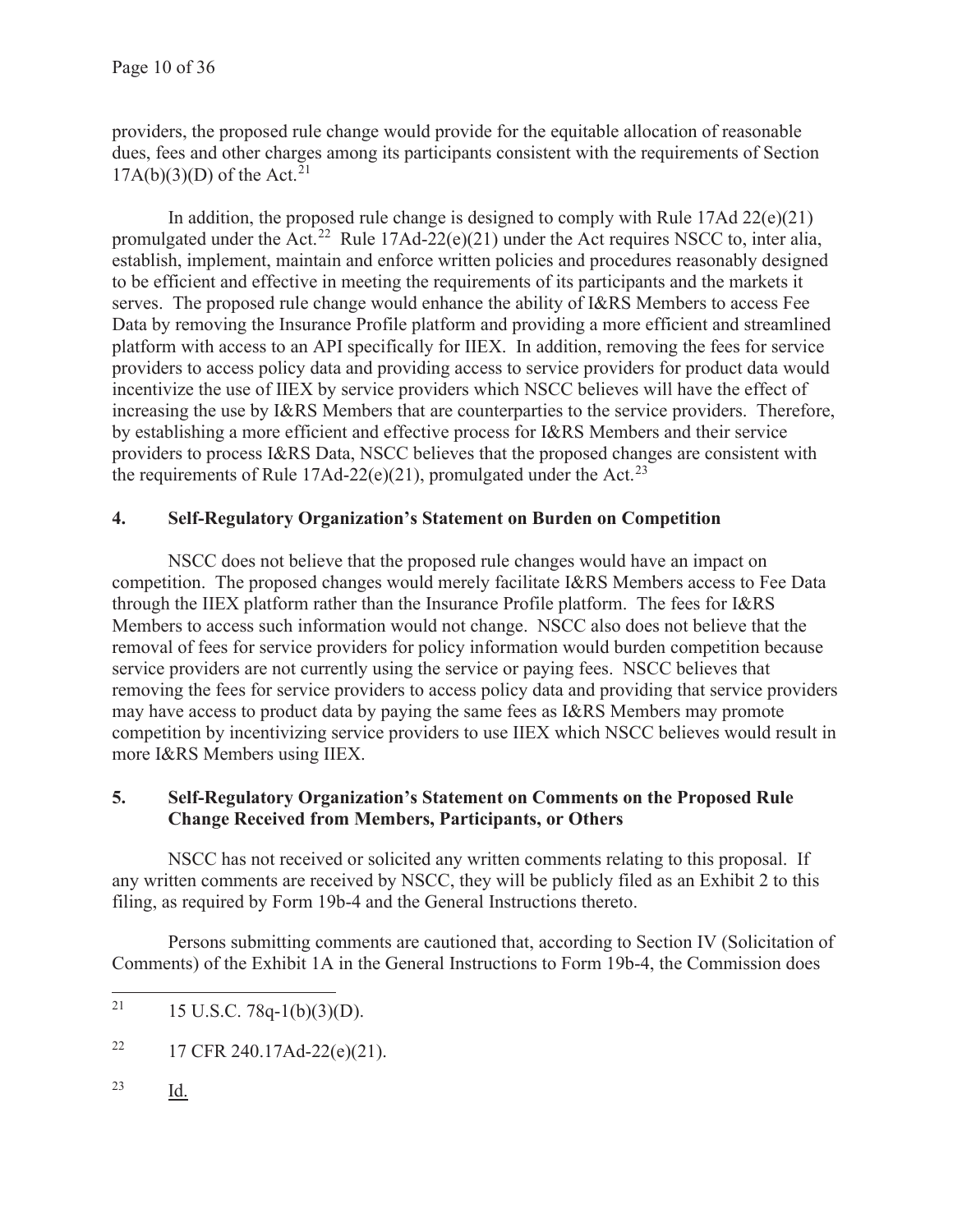not edit personal identifying information from comment submissions. Commenters should submit only information that they wish to make available publicly, including their name, email address, and any other identifying information.

All prospective commenters should follow the Commission's instructions on how to submit comments, available at https://www.sec.gov/regulatory-actions/how-to-submitcomments. General questions regarding the rule filing process or logistical questions regarding this filing should be directed to the Main Office of the Commission's Division of Trading and Markets at tradingandmarkets@sec.gov or 202-551-5777.

NSCC reserves the right not to respond to any comments received.

## **6. Extension of Time Period for Commission Action**

Not applicable.

## **7. Basis for Summary Effectiveness Pursuant to Section 19(b)(3) or for Accelerated Effectiveness Pursuant to Section 19(b)(2)**

(a) (a) The proposed rule change is to take effect immediately upon filing pursuant to Section 19(b)(3)(A) of the Act<sup>24</sup> and subparagraphs (f)(2)<sup>25</sup> and (f)(4)<sup>26</sup> of Rule 19b-4 under the Act.

(b) With respect to the proposed changes to change the fees for service providers and to move fees for product data from Insurance Profile to IIEX, the proposed rule change establishes or changes a due, fee, or other charge under Rule 19b-4(f)(2).<sup>27</sup> With respect to the proposed changes to remove Insurance Profile, move processing product data from Insurance Profile to IIEX and to correct defined terms, such changes constitute changes to an existing service of a registered clearing agency that (i) do not adversely affect the safeguarding of securities or funds in the custody or control of the clearing agency or for which it is responsible, and (ii) do not significantly affect the respective rights or obligations of the clearing agency or persons using the service because the proposed changes would merely result in I&RS Members accessing Fee Data from the IIEX platform rather than the Insurance Profile platform and possibly incentivizing service providers to access IIEX.<sup>28</sup>

- (c) Not applicable.
- <sup>24</sup> 15 U.S.C 78s(b)(3)(A).
- <sup>25</sup> 17 CFR 240.19b-4(f)(2).
- <sup>26</sup> 17 CFR 240.19b-4(f)(4).
- <sup>27</sup> 17 CFR 240.19b-4(f)(2).
- <sup>28</sup> 17 CFR 240.19b-4(f)(4).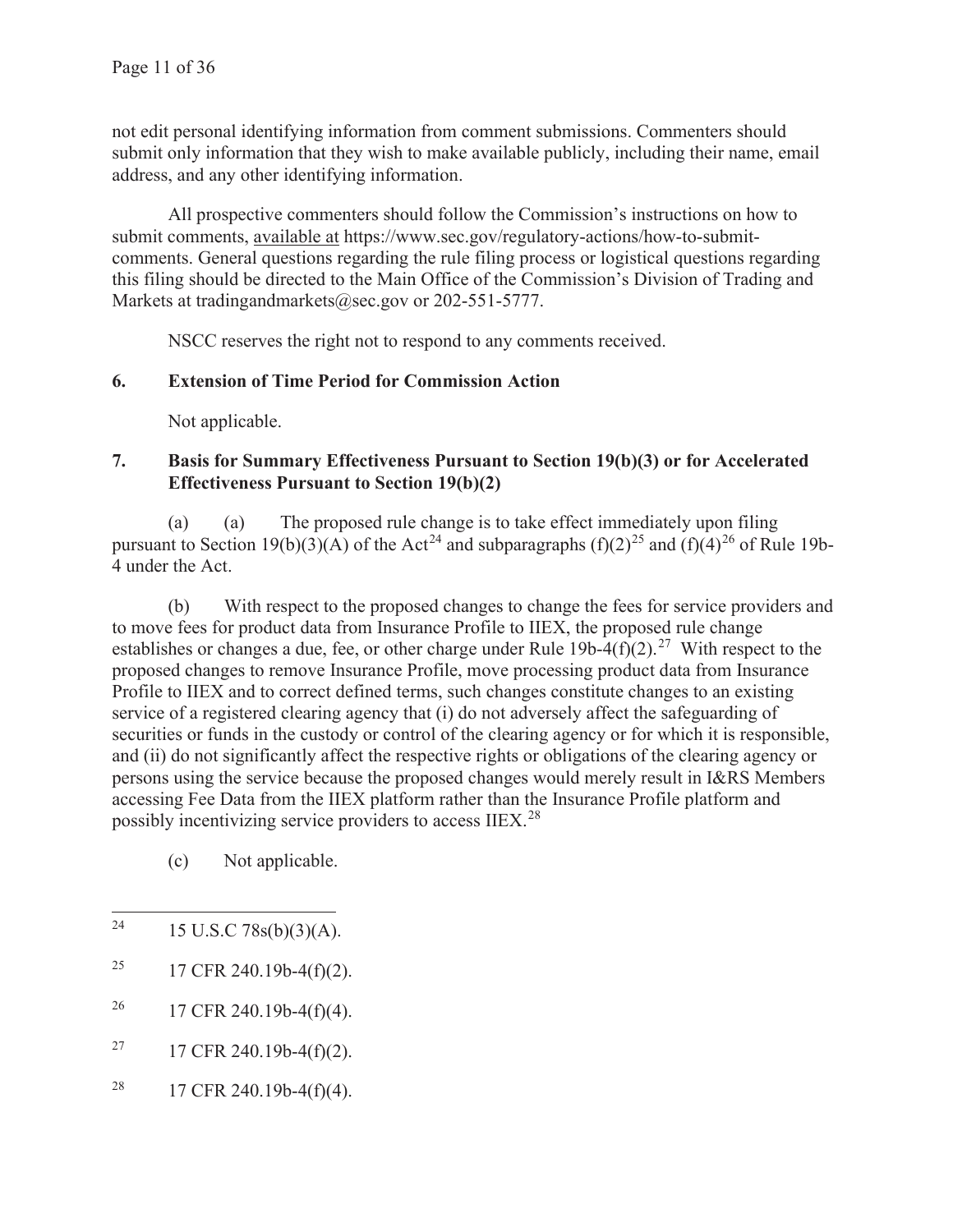(d) Not applicable.

## **8. Proposed Rule Change Based on Rules of Another Self-Regulatory Organization or of the Commission**

Not applicable.

## **9. Security-Based Swap Submissions Filed Pursuant to Section 3C of the Act**

Not applicable.

## **10. Advance Notice Filed Pursuant to Section 806(e) of the Payment, Clearing, and Settlement Supervision Act of 2010**

Not applicable.

## **11. Exhibits**

Exhibit  $1 - Not applicable.$ 

Exhibit 1A – Notice of proposed rule change for publication in the Federal Register.

Exhibit 2 – Not applicable.

Exhibit 3 – Not applicable.

Exhibit 4 – Not applicable.

Exhibit 5 – Proposed changes to the Rules.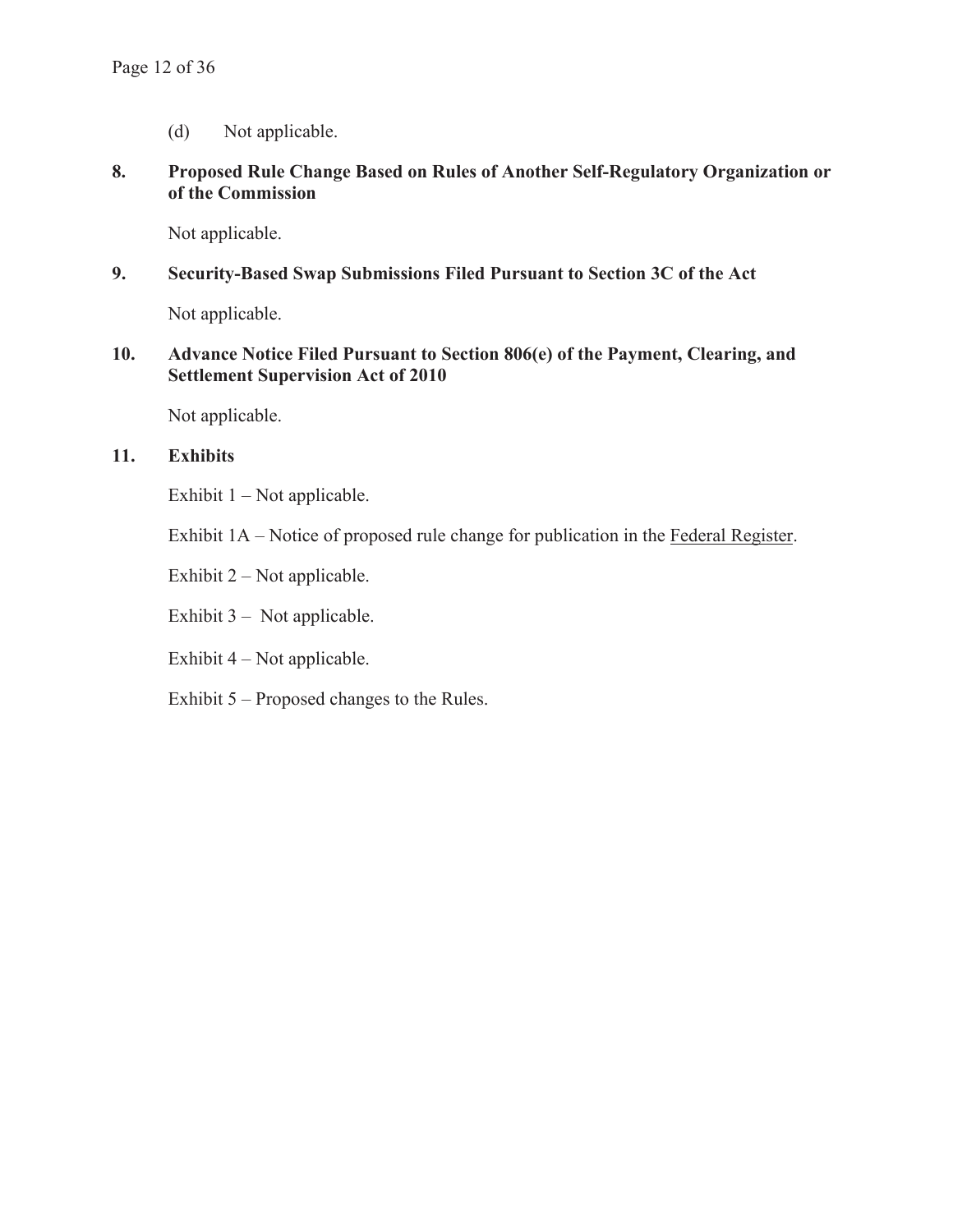## **EXHIBIT 1A**

## SECURITIES AND EXCHANGE COMMISSION (Release No. 34-[\_\_\_\_\_\_\_\_\_]; File No. SR-NSCC-2022-008)

[DATE]

Self-Regulatory Organizations; National Securities Clearing Corporation; Notice of Filing and Immediate Effectiveness of a Proposed Rule Change to Decommission the Insurance Profile Service, Adjust Fees for Insurance Information Exchange Service and Make Certain Other Corrections in the Rules

Pursuant to Section 19(b)(1) of the Securities Exchange Act of 1934 ("Act"),<sup>1</sup> and

Rule 19b-4 thereunder,<sup>2</sup> notice is hereby given that on June  $\,$ , 2022, National Securities

Clearing Corporation ("NSCC") filed with the Securities and Exchange Commission

("Commission") the proposed rule change as described in Items I, II and III below, which

Items have been prepared by the clearing agency. NSCC filed the proposed rule change

pursuant to Section 19(b)(3)(A) of the Act<sup>3</sup> and subparagraphs  $(f)(2)^4$  and  $(f)(4)^5$  of Rule

19b-4 thereunder. The Commission is publishing this notice to solicit comments on the

proposed rule change from interested persons.

I. Clearing Agency's Statement of the Terms of Substance of the Proposed Rule Change

- 2 17 CFR 240.19b-4.
- 3 15 U.S.C. 78s(b)(3)(A).
- 4 17 CFR 240.19b-4(f)(2).
- 5 17 CFR 240.19b-4(f)(4).

<sup>1</sup> 15 U.S.C. 78s(b)(1).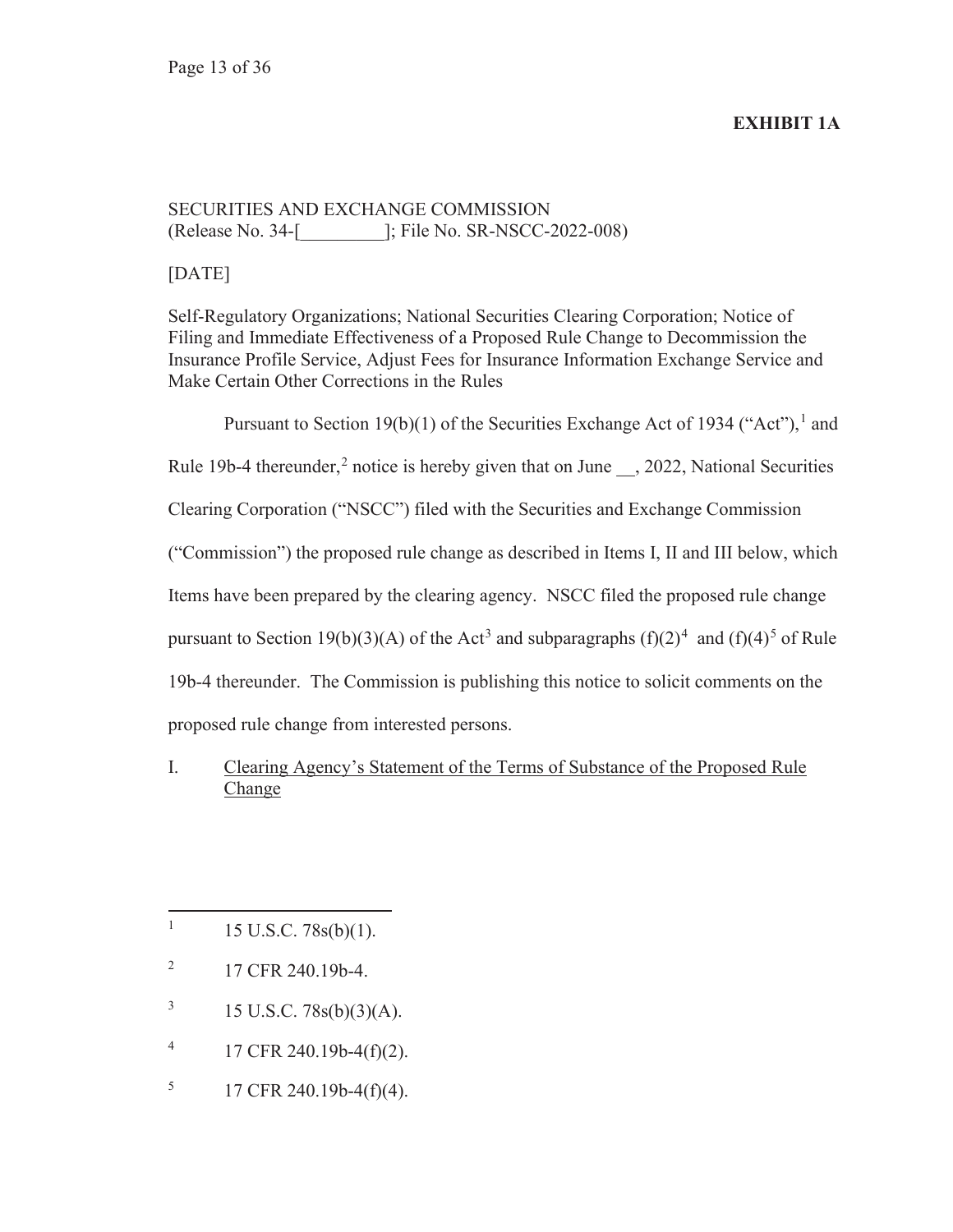Page 14 of 36

(a) The proposed rule change of NSCC is annexed hereto as Exhibit 5 and consists of modifications to Rule 57 and Addendum A of NSCC's Rules & Procedures ("Rules") in order to (i) decommission the Insurance Profile service, (ii) adjust the fees for the Insurance Information Exchange service ("IIEX") to (a) provide for fees for product data that is being moved from Insurance Profile to IIEX and (b) adjust certain fees for service providers and (iii) make certain other corrections to the Rules, as described below.<sup>6</sup>

## II. Clearing Agency's Statement of the Purpose of, and Statutory Basis for, the Proposed Rule Change

In its filing with the Commission, the clearing agency included statements concerning the purpose of and basis for the proposed rule change and discussed any comments it received on the proposed rule change. The text of these statements may be examined at the places specified in Item IV below. The clearing agency has prepared summaries, set forth in sections A, B, and C below, of the most significant aspects of such statements.

## (A) Clearing Agency's Statement of the Purpose of, and Statutory Basis for, the Proposed Rule Change

1. Purpose

NSCC is proposing to move the processing of certain product data that is currently being processed through Insurance Profile to IIEX and decommission Insurance Profile. Following the proposed changes, product data that is currently being processed

<sup>6</sup> Capitalized terms used herein and not otherwise defined shall have the meaning assigned to such terms in the Rules, available at http://dtcc.com/~/media/Files/Downloads/legal/rules/nscc rules.pdf.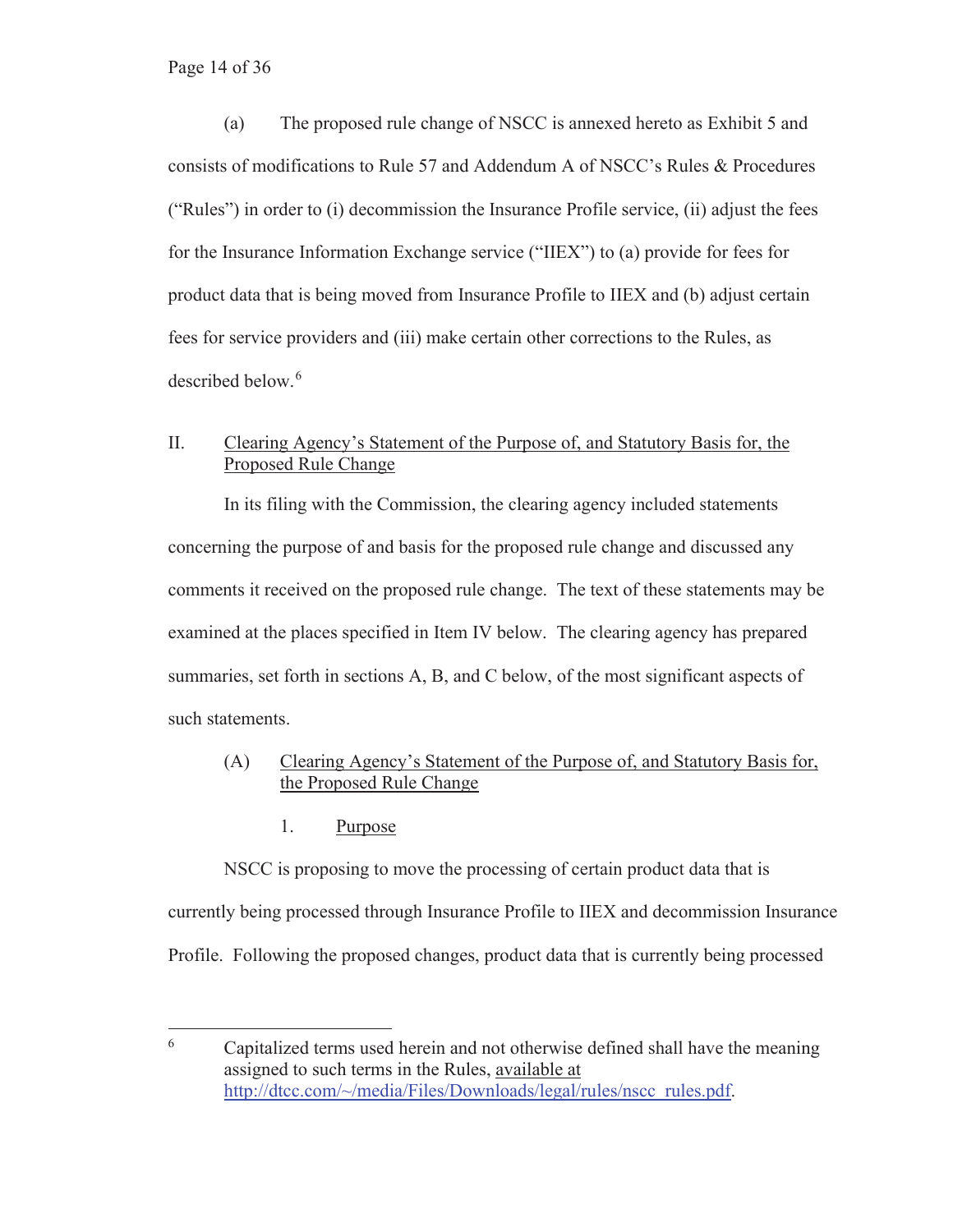through Insurance Profile will be processed through IIEX. The fees for the use of IIEX for processing of such product data will be moved to IIEX in Addendum A of the Rules but will remain the same as the fees currently charged for the processing of such product data through Insurance Profile.

NSCC is also proposing to remove fees for service providers using IIEX for policy data and proposing to add fees for service providers using IIEX for product data.

Finally, NSCC is proposing to correct incorrect references to "IPS" and "IPS Data" in the Rules.

The proposed changes would not have a substantial impact on I&RS Members (as defined below). I&RS Members would use IIEX rather than Insurance Profile to process product data, but the fees for processing such product data would not change. Following the proposed changes, service providers would be charged for processing product data using IIEX but would not be charged for processing policy data through IIEX.

#### (a) Background

Insurance and Retirement Processing Services ("I&RS") provides for transmission of I&RS Data, $^7$  including annuity and life insurance policy applications and premiums, licensing and appointments, fees and expenses, commission payments, reporting of client positions and valuations, asset pricing, financial activity reporting and annuity customer account transfers. Entities that use I&RS services include (i) insurance companies that are Insurance Carrier/Retirement Services Members ("Carriers"); and (ii)

<sup>7</sup> I&RS Data is data and information relating to I&RS Eligible Products. Section 1.(a) of Rule 57, supra note 6. An "I&RS Eligible Product" means insurance products, retirement or other benefit plans or programs that are identified by NSCC as eligible for processing through its I&RS. See Definition of I&RS Eligible Product, Rule 1 and Section 1.(d) of Rule 3, id.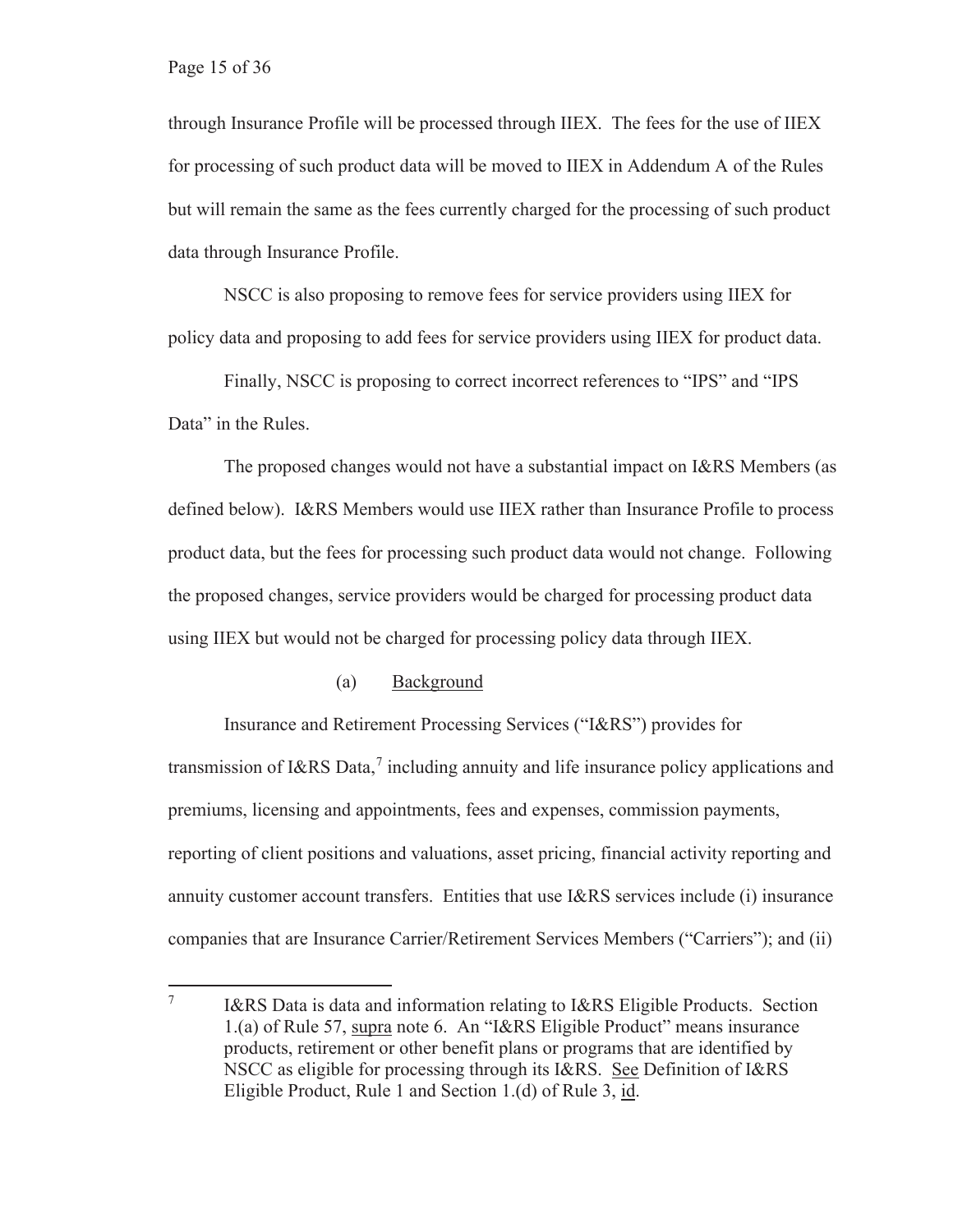Carriers' intermediaries, such as broker-dealers, banks and insurance agencies, that are Members, Mutual Fund/Insurance Services Members and Data Services Only Members that distribute participating Carriers' insurance products (collectively, "Distributors," and, together with "Carriers," collectively referred to herein as "I&RS Members"). The aim of I&RS is to automate and provide seamless end-to-end communication between Carriers, Distributors and their service providers for the sale, processing and money settlement of insurance and annuity products nationwide.

I&RS Data can be categorized generally into three types of data: product data, policy data and producer data. Product data is general public data relating to products that are being issued by Carriers, such as fees and expenses for specific policies and commission schedule data<sup>8</sup> relating to the products. Policy data is data relating to specific insurance and annuity policies that have been issued to clients based on those products, such as the names and identifying information of the parties to the contract (i.e., owner, insured, beneficiary), policy value, certain features of the policies that were issued, the names of the licensed agents that are authorized to sell such policies (i.e., the "producers") and the type of policy (e.g., annuity, life insurance policy, etc.). Producer data is information relating to the producers that are authorized to sell the products such as which producers have been appointed to sell particular products and where the producers are licensed to sell the products.

#### (b) Insurance Profile/IIEX

<sup>8</sup> Carriers disclose commissions that are paid to producers for sales of particular products. The commissions are disclosed in commission schedules that list the particular products and commissions that are associated with the products.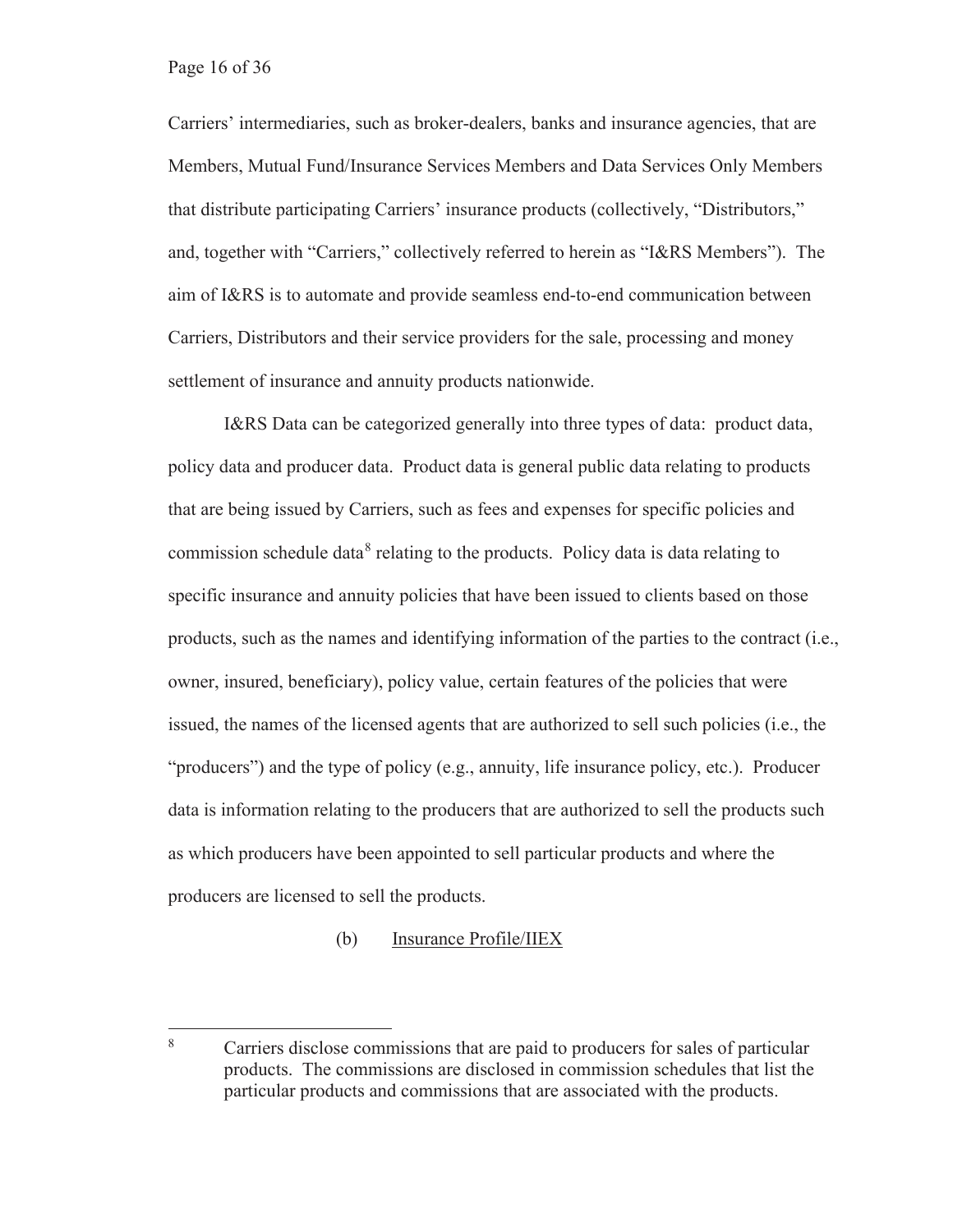Insurance Profile was launched in 2017 to enable annuities Distributors to access fee, expense and commission schedule data ("Fee Data") from Carriers which is product data.<sup>9</sup> The service is a data repository that allows I&RS Members to access and exchange Fee Data.

IIEX was launched in 2020 to enable I&RS Members and service providers to access and exchange I&RS Data.10 IIEX is also a data repository but was built on a different platform than Insurance Profile and was not limited to processing Fee Data.<sup>11</sup> In addition, IIEX was built to be accessible by an Application Programming Interface ("API") specifically for use with IIEX and is available to service providers.<sup>12</sup> Although the Rules provide that IIEX is available to transmit, view and retrieve I&RS Data, currently IIEX has been used only to process I&RS Data that is policy data.

NSCC would like to use the IIEX platform to process the Fee Data that is currently being processed through Insurance Profile because it is inefficient to continue to have two data repositories. IIEX is a newer platform that is API-enabled. NSCC believes that consolidating the data repository services onto one platform will be more efficient because I&RS Members will only need to sign into one platform rather than two. Using IIEX alone rather than continuing to use Insurance Profile would create a

<sup>9</sup> See Securities Exchange Act Release No. 80404 (April 7, 2017), 82 FR 17916 (April 13, 2017) (SR-NSCC-2017-003) ("Insurance Profile Filing"). See also Rule 57, Section 10, supra note 6.

<sup>10</sup> See Securities Exchange Act Release No. 90092 (October 5, 2020), 85 FR 64182 (October 9, 2020) (SR-NSCC-2020-017) ("IIEX Filing"). See also Rule 57, Section 11, supra note 6.

 $11$  Id.

<sup>12</sup> Id.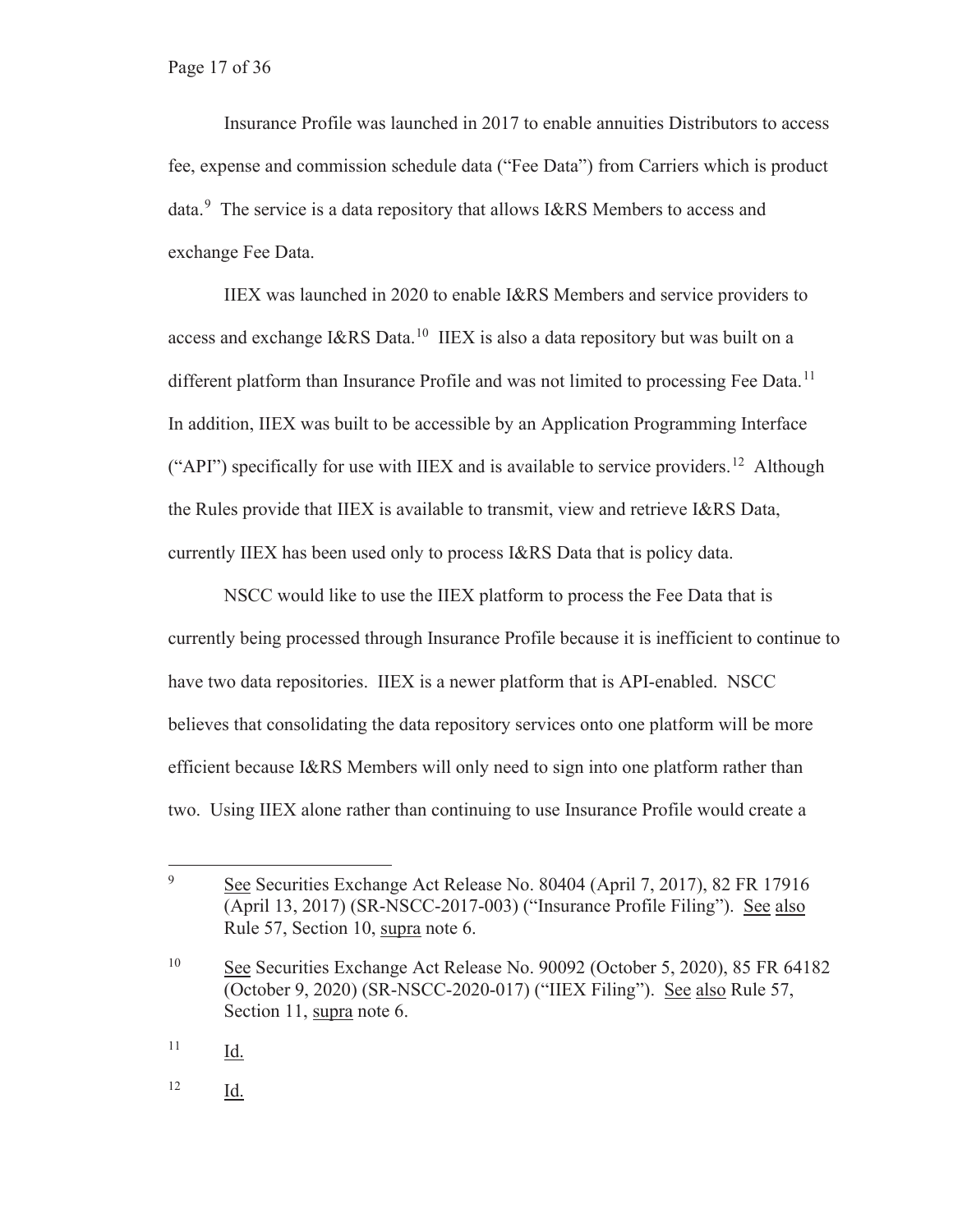better user experience, take advantage of newer and better technology, such as the APIenabled platform and updated user interfaces that enhance the user experience by, among other things, offering a single-entry point into upgraded, standardized data screens and client flexibility in determining level of authorization to access. In addition, IIEX has been designed to include an architecture modernization by developing reusable components to be used across I&RS applications. Discontinuing Insurance Profile would also eliminate unnecessary regression and other system testing that is required if Insurance Profile maintained as a separate platform.

Once the Fee Data is processed through IIEX, the Insurance Profile platform would no longer be used to process data. Therefore, NSCC is proposing to decommission Insurance Profile. NSCC would process all Fee Data on the IIEX platform beginning on June 30, 2022. NSCC would not change the fees that it is currently charging I&RS Members to access and exchange the Fee Data through Insurance Profile once such data is moved to the IIEX platform. NSCC would provide updates to I&RS Members on the timing of the proposed changes by Important Notice.

#### (c) IIEX and Service Providers

IIEX was developed to allow service providers that were authorized by I&RS Members to access IIEX through APIs.<sup>13</sup> Addendum A provides a fee schedule for service providers that use IIEX and Rule 57 provides that service providers that gain access to IIEX will be required to enter into an agreement which will include an

13 Id.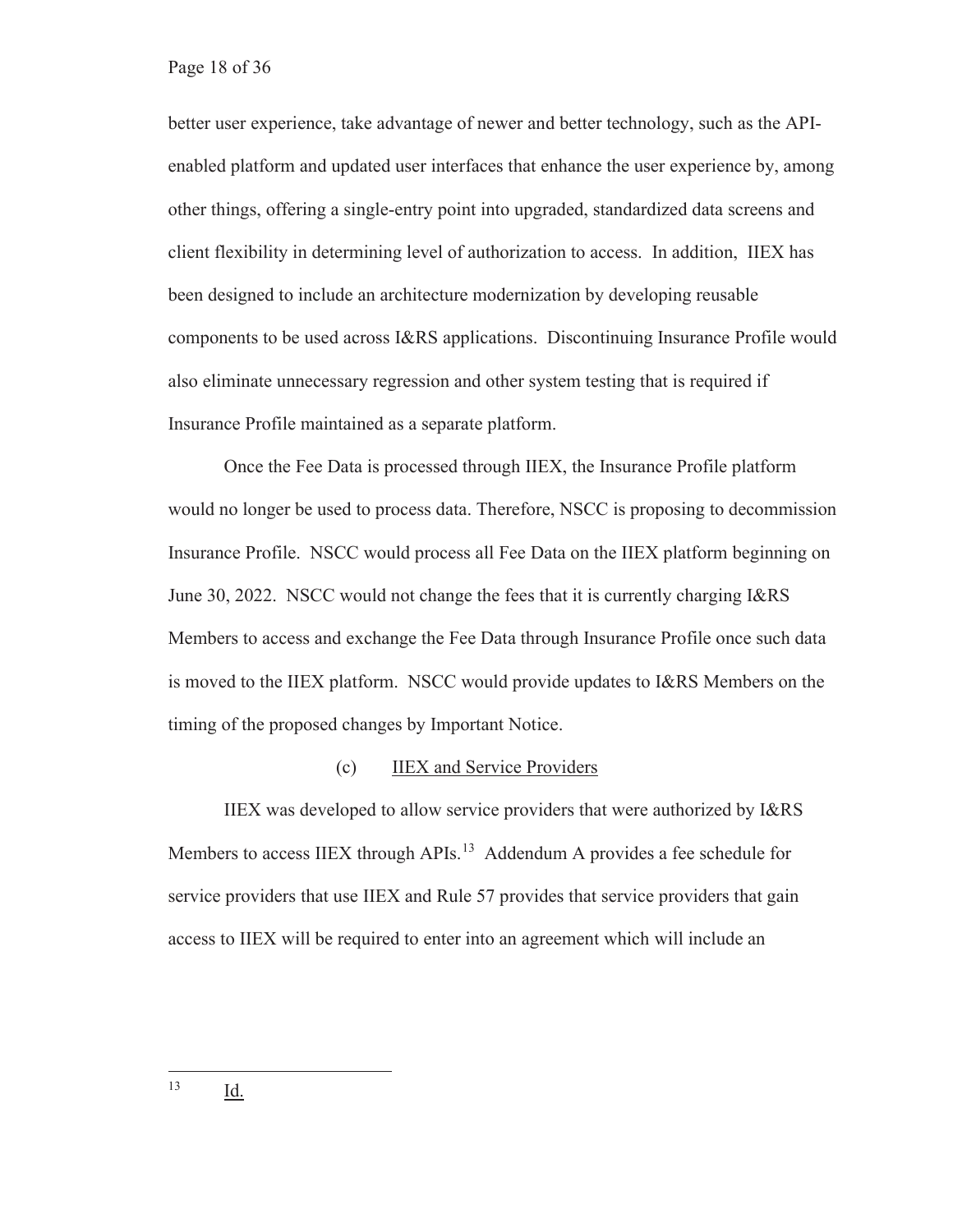agreement to pay the fees set forth in the Rules.<sup>14</sup> Since the inception of IIEX, however, no services providers have agreed to sign up for IIEX and pay the fees. NSCC would like to encourage service providers to access IIEX because NSCC believes that when service providers use this IIEX, more I&RS Members would also use the service as counterparties to those service providers. Therefore, NSCC is proposing to remove the fees for service providers to use IIEX for transmitting policy data that is currently processed through IIEX.

Currently, the Fee Data that is accessible through Insurance Profile is only available to I&RS Members and not to service providers. NSCC would like to also provide service providers with access to IIEX to process this Fee Data as well. Product data is more general than policy data, which is limited to specific clients, and NSCC believes that service providers would be more likely to pay for the use of IIEX for such product data. Therefore, NSCC is proposing to require that service providers that use IIEX for product data pay the current fees for such service, including for the Fee Data that will be moved from Insurance Profile to be processed through IIEX.

#### (d) IIEX Product Data

NSCC is proposing to identify the different categories for policy data and product data in the fee schedule in Addendum A of the Rules. Fees for processing the Fee Data, which is being moved from Insurance Profile to be processed through IIEX, would be placed under the product data category and fees for processing the existing policy data

<sup>14</sup> See Section IV.H.2.j of Addendum A of the Rules and Rule 57, Section 11, supra note 6.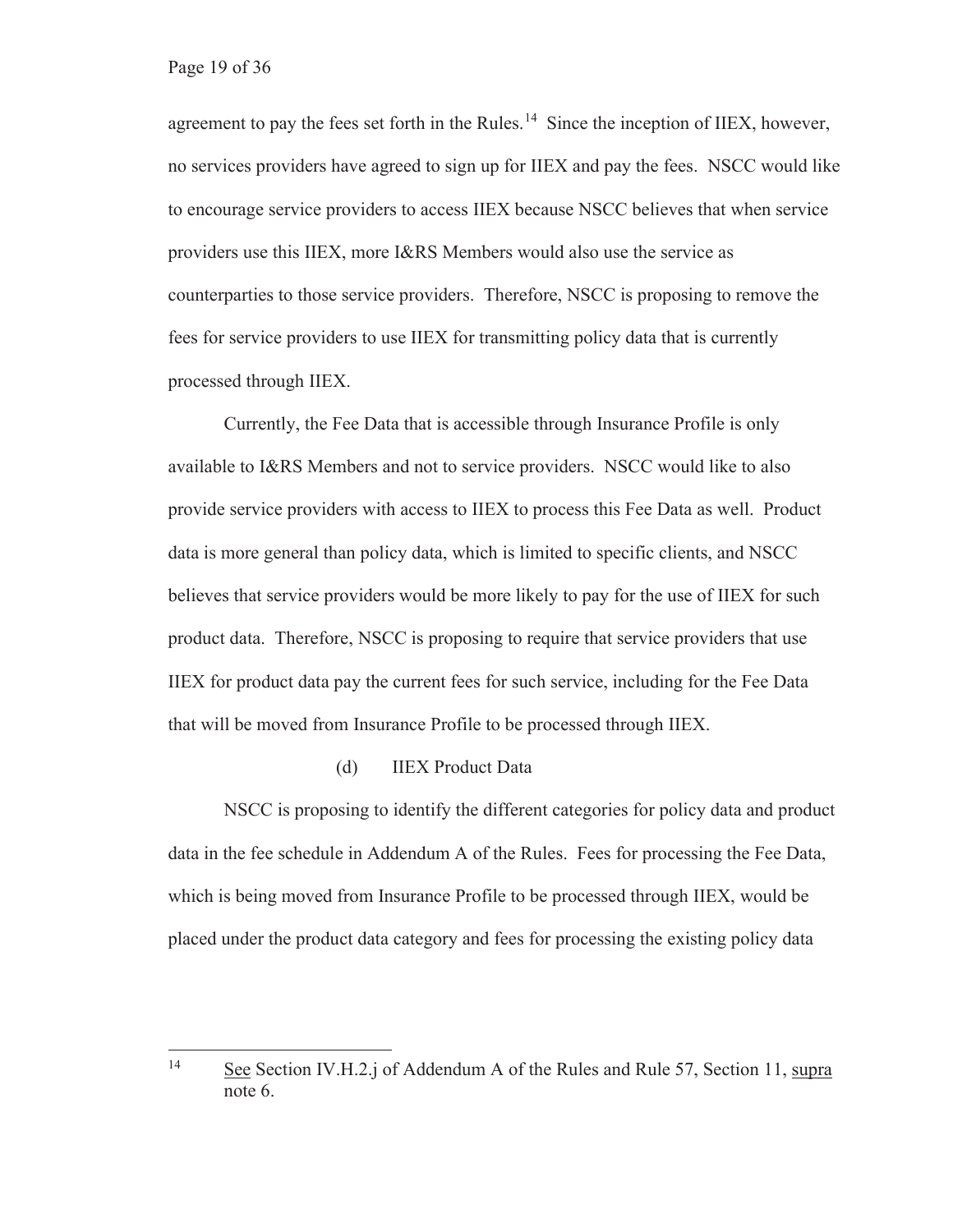that is currently being processed through IIEX would be placed under the policy data category.

## (e) I&RS and I&RS Data

In the IIEX Filing, NSCC also amended the Rules to change the name of I&RS from Insurance and Retirement Processing Services to Insurance & Retirement Services in order to reflect the conventional use of the name of the service.<sup>15</sup> To reflect the name change, NSCC also changed defined terms relating to the service from "IPS" to "I&RS" and from "IPS Data" to "I&RS Data".16 Rule 58 still contains an incorrect use of the defined terms IPS and IPS Data.<sup>17</sup> Therefore, NSCC is proposing to correct the use of the defined terms "IPS" and "IPS Data" in Rule 58 to "I&RS" and "I&RS Data", respectively.

(f) Proposed Rule Changes

#### (1) Remove Insurance Profile

NSCC is proposing to remove Insurance Profile from Section 10 of Rule 57 and remove references to the fees for Insurance Profile from Section IV.H.2.i of Addendum A. NSCC would renumber Section 11 of Rule 57 and Section IV.H.2.j of Addendum A to reflect the deletion of Section 10 of Rule 57 and Section IV.H.2.i of Addendum A.

#### (2) Adjust Fees for IIEX.

NSCC is proposing to move the fees for processing Fee Data currently in Insurance Profile to IIEX in proposed Section IV.H.2.i of Addendum A. NSCC would

 $16$  Id.

<sup>17</sup> See Section 2.(f) of Rule 58, supra note 6.

<sup>&</sup>lt;sup>15</sup> See IIEX Filing, supra note 10.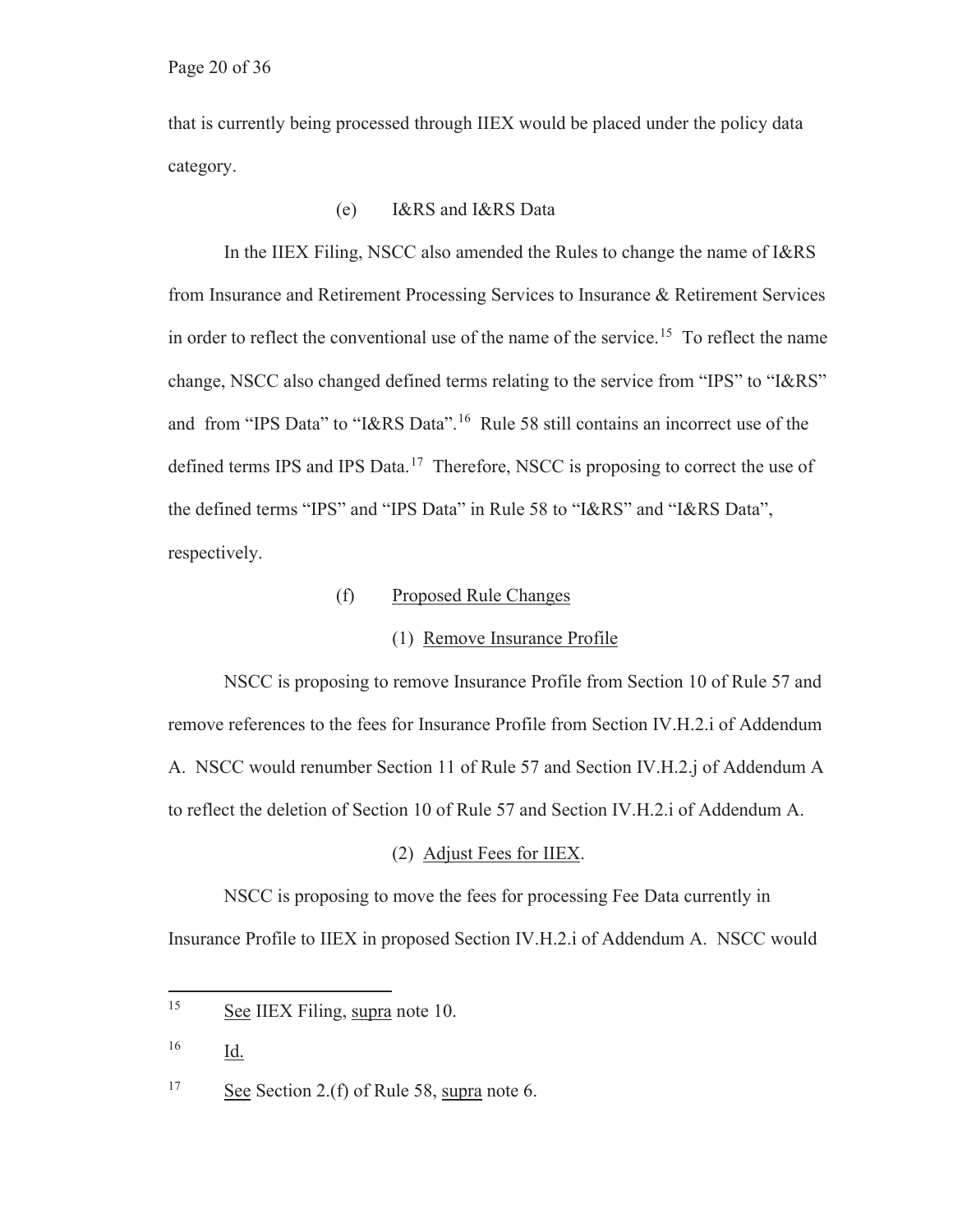also add different categories of data in proposed Section IV.H.2.i of Addendum A with separate fees for policy data which would include the current IIEX fees, and product data which would include the fees currently in Insurance Profile with respect to Fee Data that would be moved to IIEX. With respect to the product data, NSCC would also add service providers to the list of entities that would have access in the proposed Section IV.H.2.i of Addendum A.

To reflect that NSCC would stop charging fees for service providers to access policy data, as described above, but provide fees for service providers to access product data, NSCC would change proposed Section 10 of Rule 57 to provide that the agreements with the service providers will include an agreement to pay the fees set forth in the Rules for product data for which service providers are required to pay a fee as set forth in the Rules. NSCC would also remove the fees for policy data for service providers in new proposed Section IV.H.2.i of Addendum A.

#### (3) Correct Defined Terms

NSCC is proposing to correct two references of "IPS Data" to "I&RS Data" and one reference of "IPS" to "I&RS" in Section 2.(f) of Rule 58 to reflect the correct defined terms.

#### (g) Expected Member/NSCC Impact

The proposed changes would not have a substantial impact on I&RS Members. I&RS Members would use IIEX rather than Insurance Profile to process product data. IIEX would include the IIEX API which is not currently available for Insurance Profile. The fees for processing such product data would not change. Following the changes, service providers would be charged the same fees as I&RS Members for processing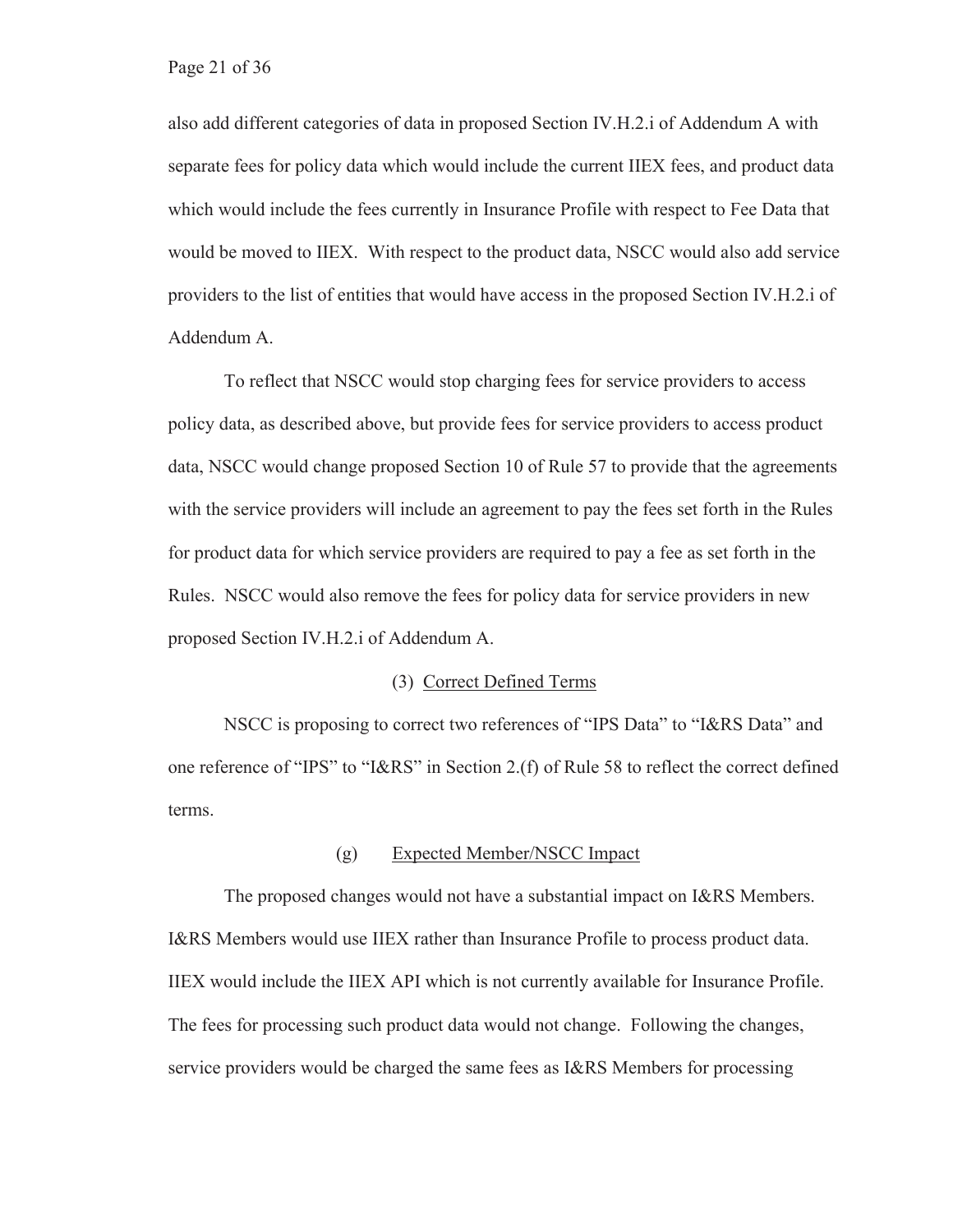product data using IIEX but would not be charged for processing policy data through IIEX.

The changes to use the correct terms "I&RS" and "I&RS Data" would have no impact on the I&RS Members except to enhance clarity and transparency of the Rules.

#### (h) Implementation timeline

NSCC would implement the removal of the fees for service providers for policy data in IIEX and the corrections to the defined terms in Rule 58 upon filing of the proposed rule changes.

NSCC would implement the removal of Insurance Profile and movement of the fees from Insurance Profile to IIEX on June 30, 2022. As proposed, a legend would be added to Rule 57 and Addendum A stating there are changes that became effective upon filing with the Commission but have not yet been implemented. The proposed legend also would include June 30, 2022, as the date on which such changes would be implemented and the file number of this proposal, and state that, once this proposal is implemented, the legend would automatically be removed from Rule 57 and Addendum A.

#### 2. Statutory Basis

NSCC believes that the proposal is consistent with the requirements of the Act and the rules and regulations thereunder applicable to a registered clearing agency. In particular, NSCC believes that the proposed rule changes are consistent with Sections  $17A(b)(3)(F)$  and (D) of the Act<sup>18</sup> and Rule  $17Ad-22(e)(21)$  promulgated under the Act.<sup>19</sup>

<sup>&</sup>lt;sup>18</sup> 15 U.S.C. 78q-1(b)(3)(F) and (D).

<sup>19 17</sup> CFR 240.17Ad-22(e)(21).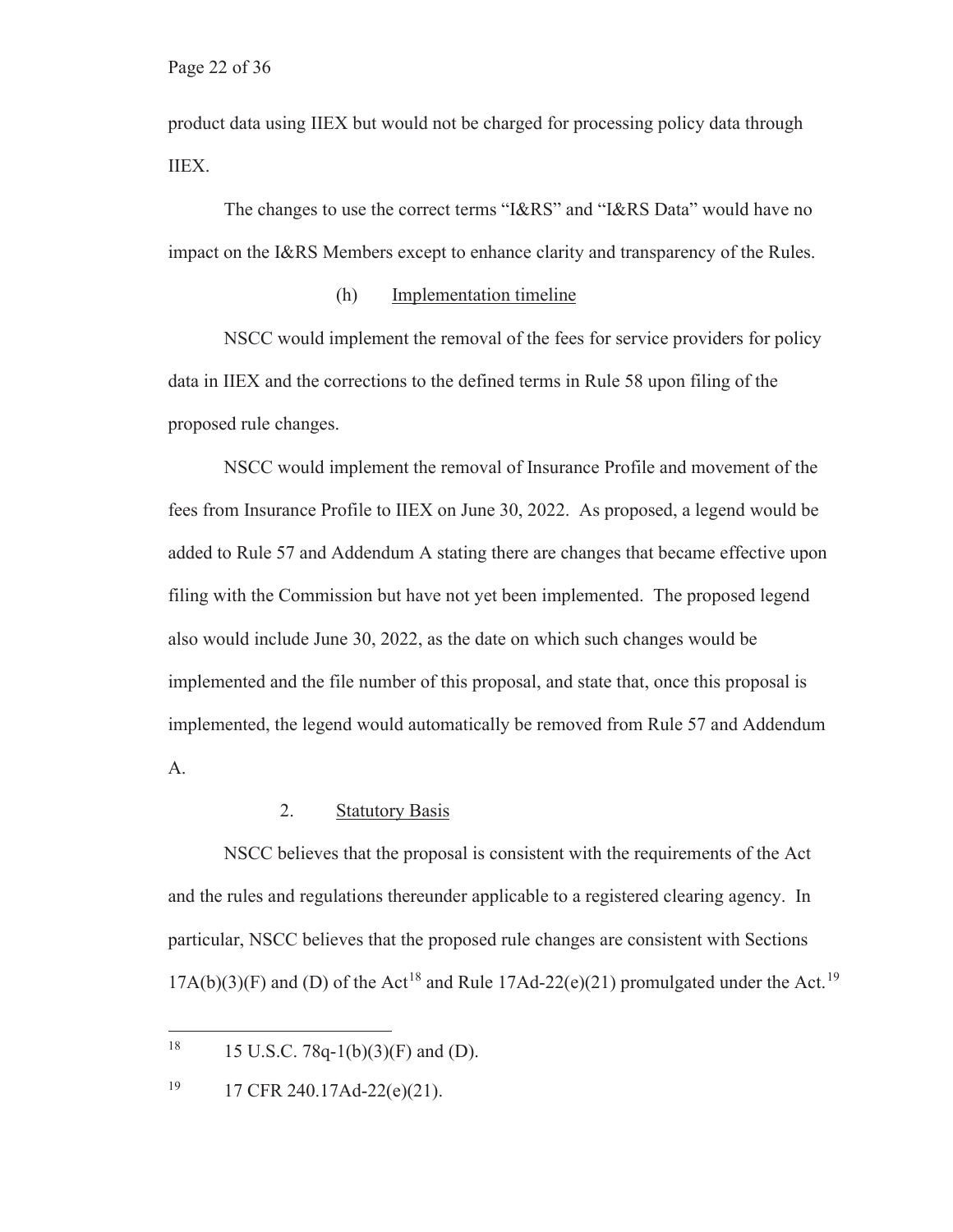Section  $17A(b)(3)(F)$  of the Act,<sup>20</sup> requires, in part, that the Rules be designed to promote the prompt and accurate clearance and settlement of securities transactions. The proposed changes to move the Fee Data from Insurance Profile to IIEX is consistent with this provision because such changes would enhance the ability of NSCC Members to access such data by using a more effective and user-friendly platform and by having access to APIs. In addition, NSCC believes that consolidating the data repository services onto one platform will be more efficient because I&RS Members will only need to sign into one platform rather than two. Also, removing the fees for service providers to access policy data and providing access to service providers for product data is expected to incentivize the use of IIEX by service providers which would have the effect of increasing the use by I&RS Members that are counterparties to the service providers. Providing a more efficient and streamlined process with respect to accessing such Fee Data and incentivizing the use of IIEX by service providers would promote the prompt and accurate clearance and settlement of securities transactions by NSCC, consistent with Section  $17A(b)(3)(F)$  of the Act.<sup>21</sup>

Removing Insurance Profile from the Rules, adding the categories for policy data and product data and correcting the defined terms "IPS" and "IPS Data" to "I&RS" and "I&RS Data", respectively, are also consistent with  $17A(b)(3)(F)$  of the Act.<sup>22</sup> Each of the proposed changes would enhance clarity and transparency for participants with respect to services offered by NSCC allowing I&RS Members to have a better

 $^{21}$  Id.

22 Id.

<sup>&</sup>lt;sup>20</sup> 15 U.S.C. 78q-1(b)(3)(F).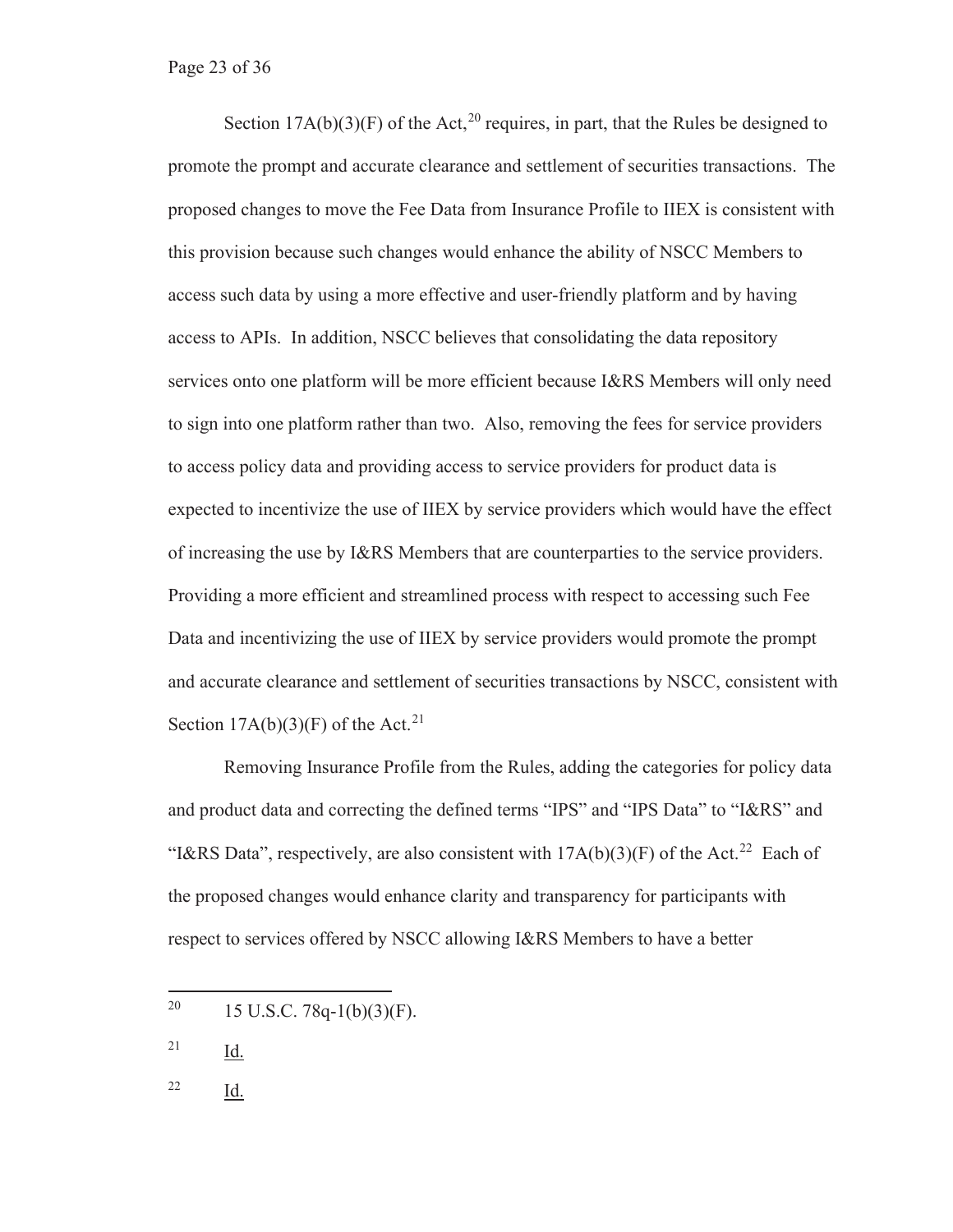understanding of the Rules relating to I&RS. Having clear and accurate Rules would help I&RS Members to better understand their rights and obligations regarding NSCC's services. NSCC believes that when I&RS Members better understand their rights and obligations regarding NSCC's services, they can act in accordance with the Rules. NSCC believes that better enabling I&RS Members to comply with the Rules would promote the prompt and accurate clearance and settlement of securities transactions by NSCC consistent with Section  $17A(b)(3)(F)$  of the Act.<sup>23</sup>

Section  $17A(b)(3)(D)$  of the Act<sup>24</sup> requires that the Rules provide for the equitable allocation of reasonable dues, fees, and other charges among its participants. NSCC believes that the proposed rule change to remove the fees for service providers to access policy data and to provide access to service providers to product data, and to add fees for such access, are consistent with this provision of the Act. NSCC believes the removal of fees for policy data would incentivize use of I&RS by services providers for policy data, which is not currently being utilized by service providers, and encourage use by I&RS Members. NSCC also believes that service providers are more likely access product data and to pay for such product data, which is more general than policy data and could be used by service providers across multiple I&RS Member counterparties.

NSCC believes the proposed changes to the fees are equitable because they would apply uniformly to all service providers that utilize the services and would not impact the fees being paid by I&RS Members. NSCC believes the proposed changes are reasonable because the fees that would be charged to service providers for product data would be the

<sup>23</sup> Id.

<sup>&</sup>lt;sup>24</sup> 15 U.S.C. 78q-1(b)(3)(D).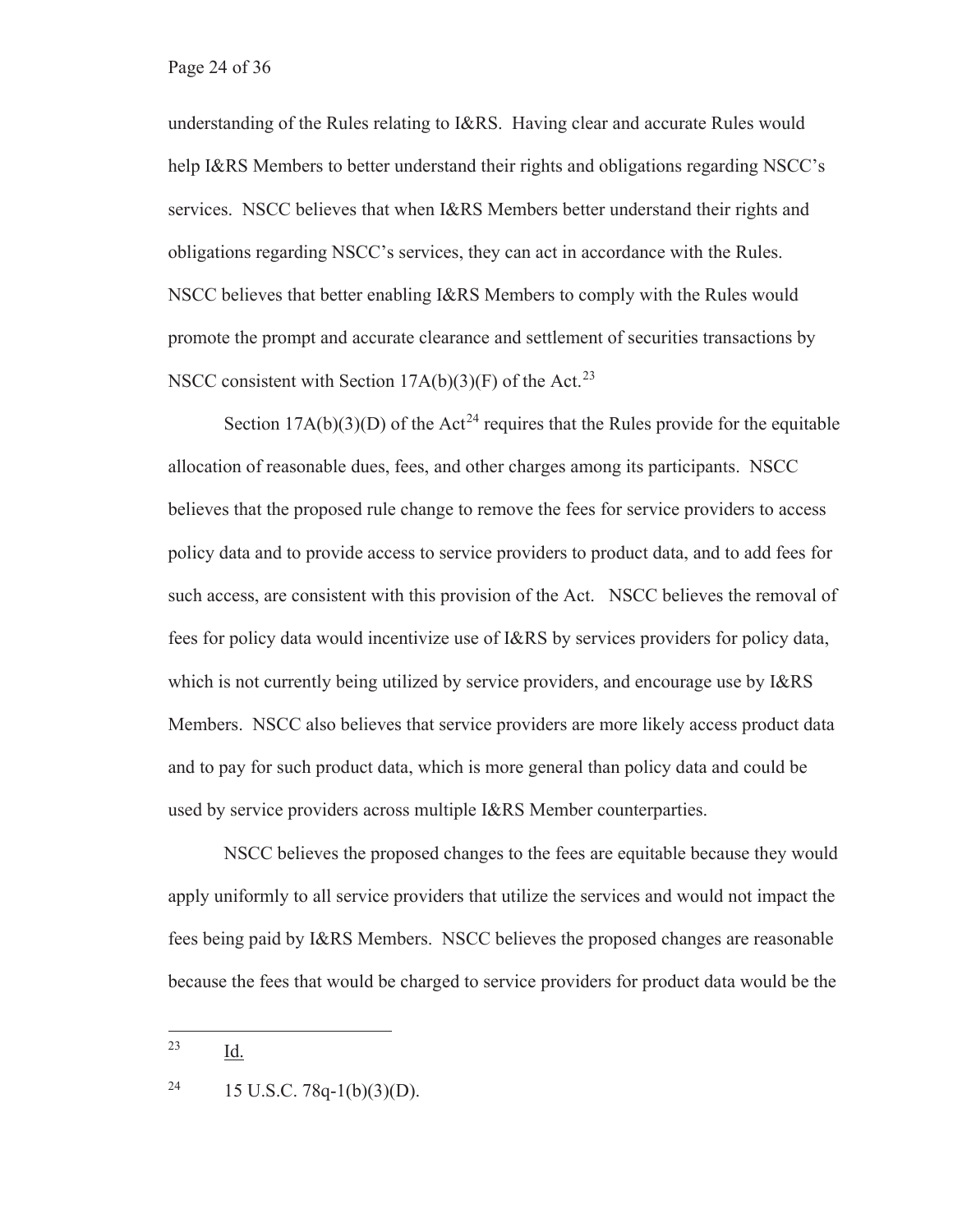same fees that are being charged to I&RS Members that access such product data through I&RS, which are designed to align with the cost of delivering the feature.<sup>25</sup> NSCC believes that removing fees for access to policy data is reasonable because it would incentivize the use of I&RS by service providers for such policy data which would be beneficial to the I&RS Members that are counterparties of such service providers. Therefore, by establishing fees that align with the cost of delivery of this feature and allocating those fees equitably among the subscribing users, including service providers, the proposed rule change would provide for the equitable allocation of reasonable dues, fees and other charges among its participants consistent with the requirements of Section  $17A(b)(3)(D)$  of the Act.<sup>26</sup>

In addition, the proposed rule change is designed to comply with Rule 17Ad 22(e)(21) promulgated under the Act.<sup>27</sup> Rule 17Ad-22(e)(21) under the Act requires NSCC to, inter alia, establish, implement, maintain and enforce written policies and procedures reasonably designed to be efficient and effective in meeting the requirements of its participants and the markets it serves. The proposed rule change would enhance the ability of I&RS Members to access Fee Data by removing the Insurance Profile platform and providing a more efficient and streamlined platform with access to an API specifically for IIEX. In addition, removing the fees for service providers to access policy data and providing access to service providers for product data would incentivize the use of IIEX by service providers which NSCC believes will have the effect of

<sup>25</sup> See Insurance Profile Filing, supra note 9.

<sup>&</sup>lt;sup>26</sup> 15 U.S.C. 78q-1(b)(3)(D).

<sup>&</sup>lt;sup>27</sup> 17 CFR 240.17Ad-22(e)(21).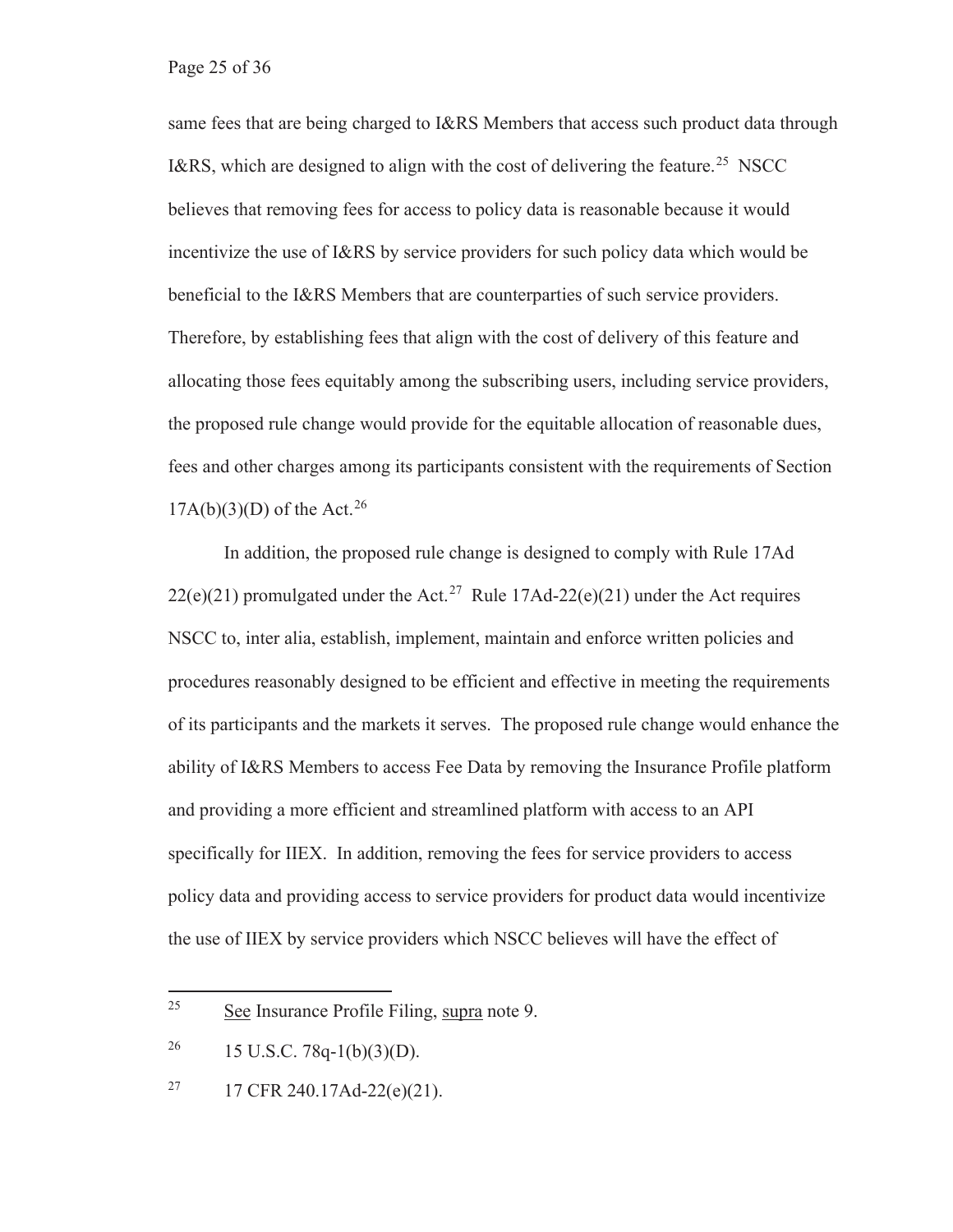increasing the use by I&RS Members that are counterparties to the service providers. Therefore, by establishing a more efficient and effective process for I&RS Members and their service providers to process I&RS Data, NSCC believes that the proposed changes are consistent with the requirements of Rule 17Ad-22(e)(21), promulgated under the Act.<sup>28</sup>

#### (B) Clearing Agency's Statement on Burden on Competition

 NSCC does not believe that the proposed rule changes would have an impact on competition. The proposed changes would merely facilitate I&RS Members access to Fee Data through the IIEX platform rather than the Insurance Profile platform. The fees for I&RS Members to access such information would not change. NSCC also does not believe that the removal of fees for service providers for policy information would burden competition because service providers are not currently using the service or paying fees. NSCC believes that removing the fees for service providers to access policy data and providing that service providers may have access to product data by paying the same fees as I&RS Members may promote competition by incentivizing service providers to use IIEX which NSCC believes would result in more I&RS Members using IIEX.

## (C) Clearing Agency's Statement on Comments on the Proposed Rule Change Received from Members, Participants, or Others

NSCC has not received or solicited any written comments relating to this proposal. If any written comments are received by NSCC, they will be publicly filed as

28 Id.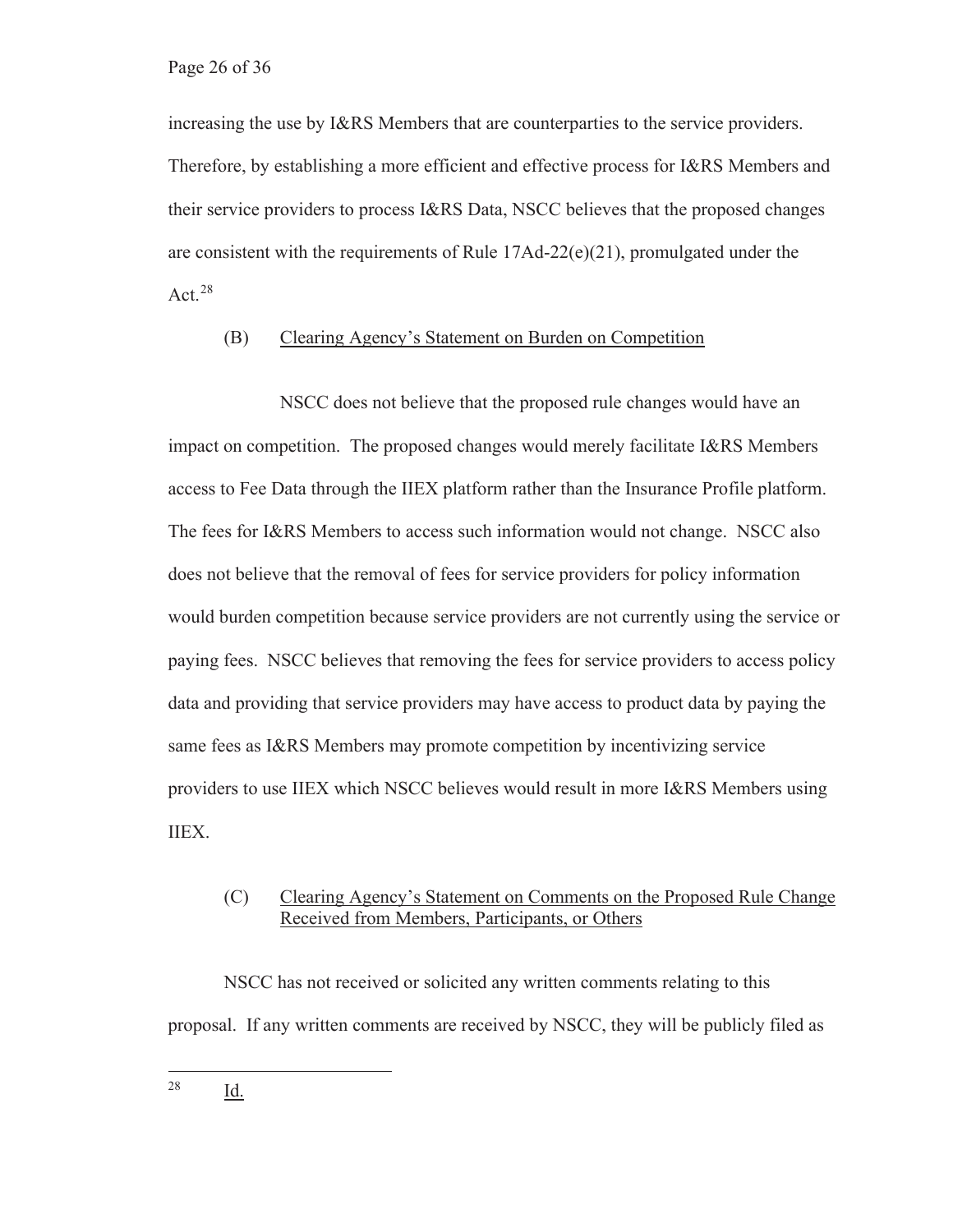an Exhibit 2 to this filing, as required by Form 19b-4 and the General Instructions thereto.

Persons submitting comments are cautioned that, according to Section IV (Solicitation of Comments) of the Exhibit 1A in the General Instructions to Form 19b-4, the Commission does not edit personal identifying information from comment submissions. Commenters should submit only information that they wish to make available publicly, including their name, email address, and any other identifying information.

All prospective commenters should follow the Commission's instructions on how to submit comments, available at https://www.sec.gov/regulatory-actions/how-to-submitcomments. General questions regarding the rule filing process or logistical questions regarding this filing should be directed to the Main Office of the Commission's Division of Trading and Markets at tradingandmarkets@sec.gov or 202-551-5777.

NSCC reserves the right not to respond to any comments received.

## III. Date of Effectiveness of the Proposed Rule Change, and Timing for Commission Action

The foregoing rule change has become effective pursuant to Section 19(b)(3)(A)<sup>29</sup> of the Act and paragraph  $(f)^{30}$  of Rule 19b-4 thereunder. At any time within 60 days of the filing of the proposed rule change, the Commission summarily may temporarily suspend such rule change if it appears to the Commission that such action is necessary or

<sup>&</sup>lt;sup>29</sup> 15 U.S.C 78s(b)(3)(A).

<sup>30 17</sup> CFR 240.19b-4(f).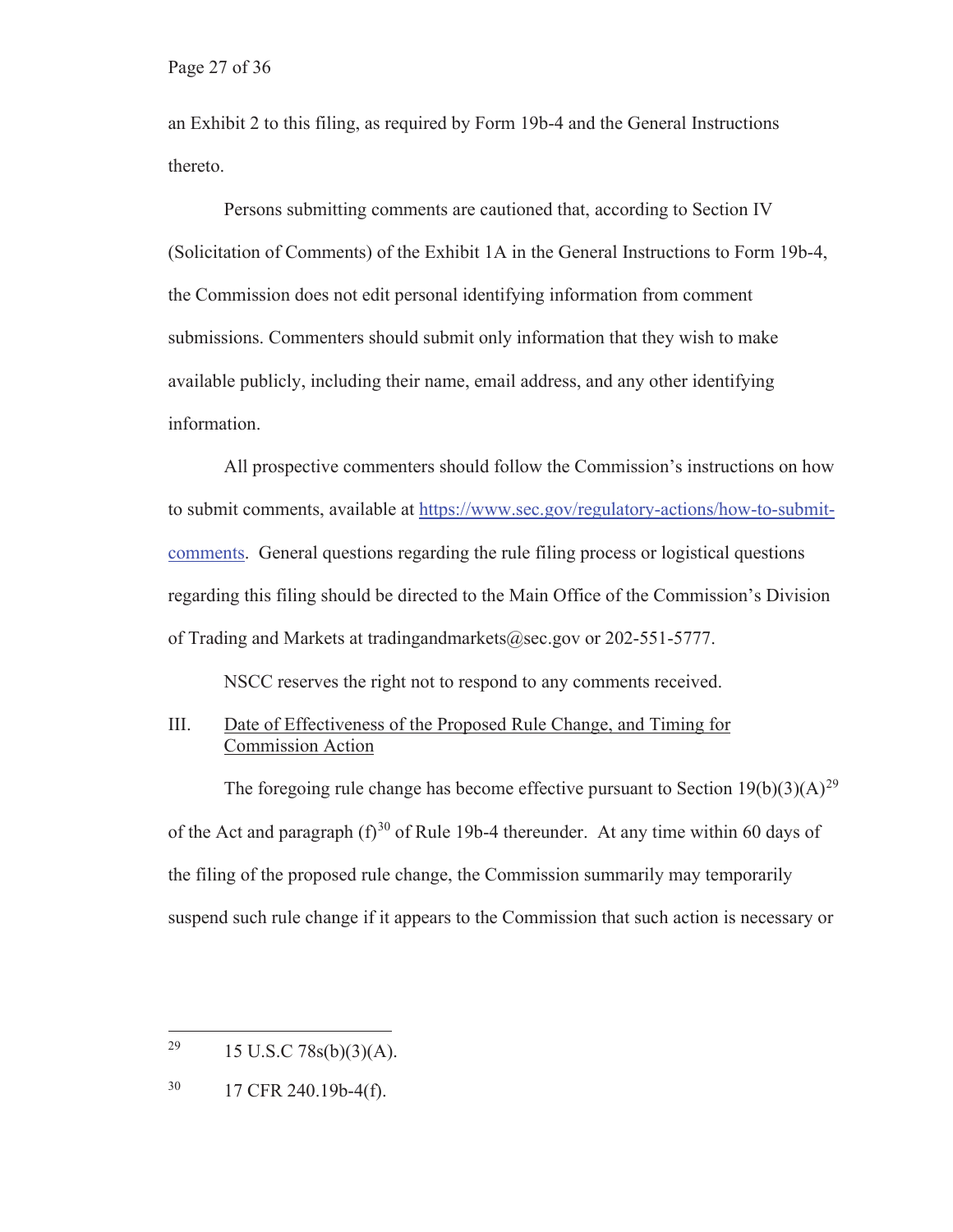appropriate in the public interest, for the protection of investors, or otherwise in furtherance of the purposes of the Act.

#### IV. Solicitation of Comments

Interested persons are invited to submit written data, views and arguments concerning the foregoing, including whether the proposed rule change is consistent with the Act. Comments may be submitted by any of the following methods:

#### Electronic Comments:

- Use the Commission's Internet comment form (http://www.sec.gov/rules/sro.shtml); or
- Send an e-mail to rule-comments@sec.gov. Please include File Number SR-NSCC-2022-008 on the subject line.

#### Paper Comments:

• Send paper comments in triplicate to Secretary, Securities and Exchange Commission, 100 F Street, NE, Washington, DC 20549.

All submissions should refer to File Number SR-NSCC-2022-008.This file number should be included on the subject line if e-mail is used. To help the Commission process and review your comments more efficiently, please use only one method. The Commission will post all comments on the Commission's Internet website (http://www.sec.gov/rules/sro.shtml). Copies of the submission, all subsequent amendments, all written statements with respect to the proposed rule change that are filed with the Commission, and all written communications relating to the proposed rule change between the Commission and any person, other than those that may be withheld from the public in accordance with the provisions of 5 U.S.C. 552, will be available for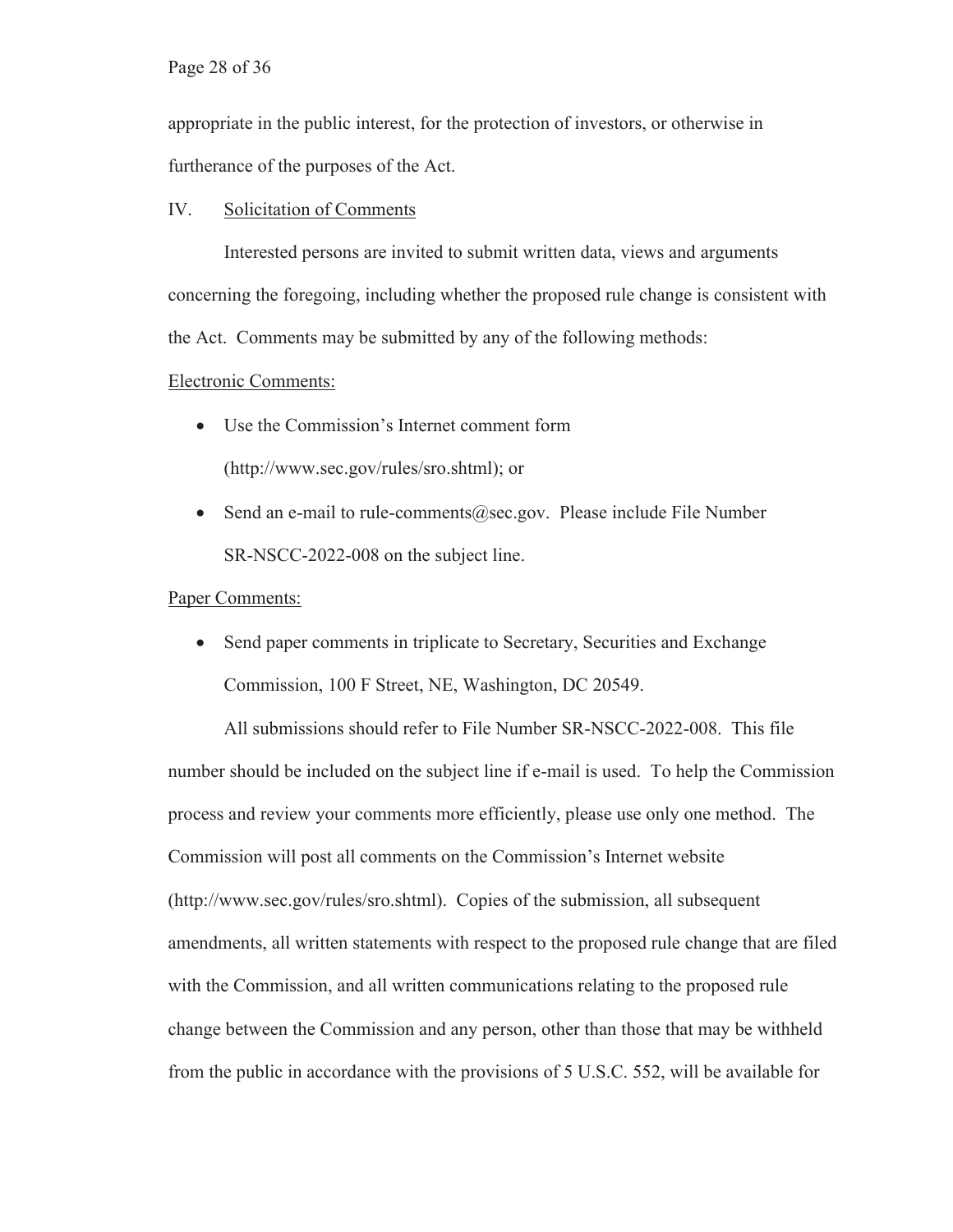website viewing and printing in the Commission's Public Reference Room, 100 F Street, NE, Washington, DC 20549 on official business days between the hours of 10:00 a.m. and 3:00 p.m. Copies of the filing also will be available for inspection and copying at the principal office of NSCC and on DTCC's website (https://dtcc.com/legal/sec-rulefilings.aspx). All comments received will be posted without change; the Commission does not edit personal identifying information from submissions. You should submit only information that you wish to make available publicly. All submissions should refer to File Number SR-NSCC-2022-008 and should be submitted on or before [insert date 21 days from publication in the Federal Register].

For the Commission, by the Division of Trading and Markets, pursuant to delegated authority.<sup>31</sup>

Secretary

 $31$  17 CFR 200.30-3(a)(12).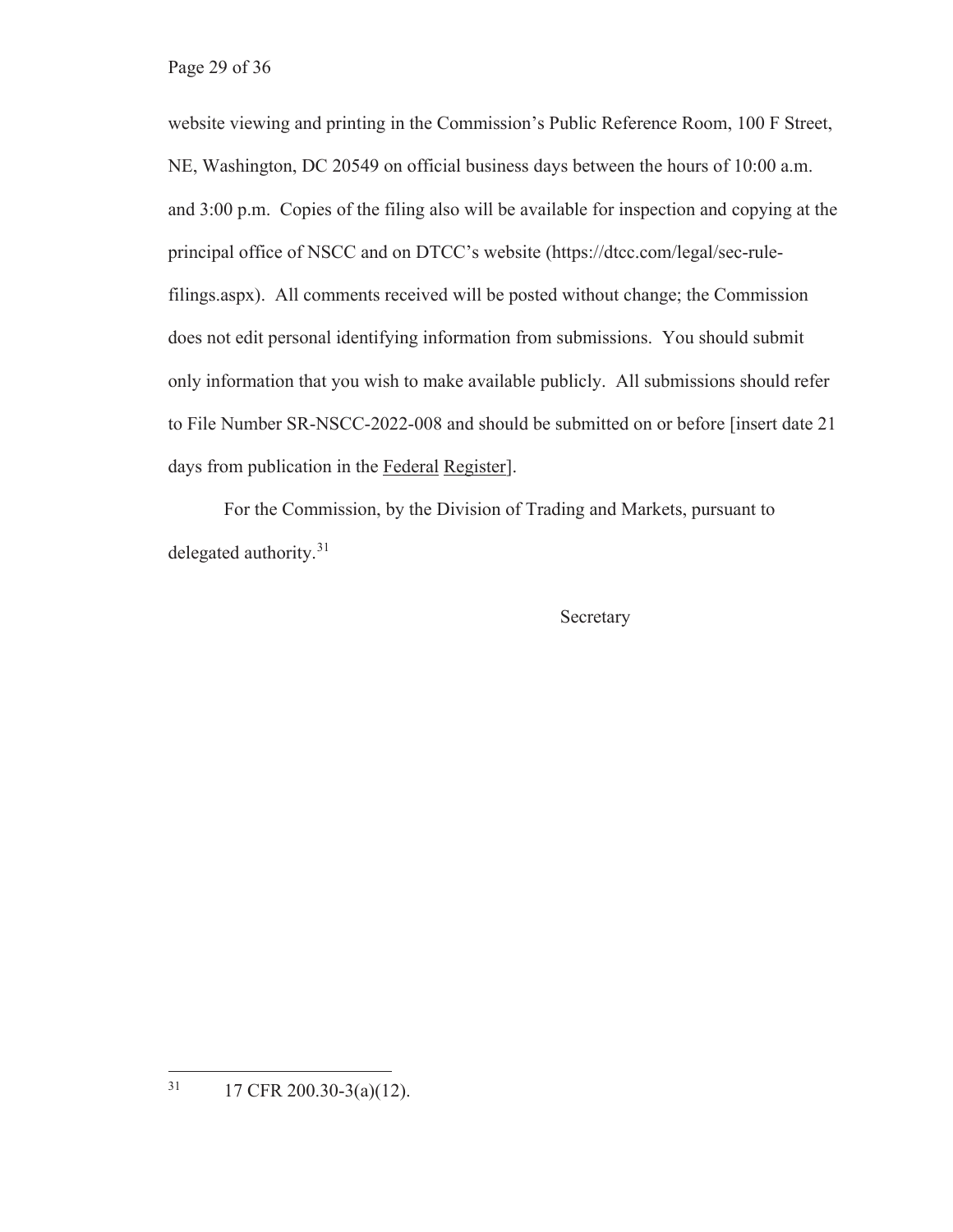**EXHIBIT 5** 

# **NATIONAL SECURITIES CLEARING CORPORATION**

## **RULES & PROCEDURES**

TEXT OF PROPOSED RULE CHANGE

**Bold and underlined text** indicates proposed added language.

**Bold and strikethrough-text** indicates proposed deleted language.

Bold, underlined and highlighted text indicates proposed added language to be implemented on June 30, 2022.

**Bold and strikethrough and highlighted-text** indicates proposed deleted language to be implemented on June 30, 2022.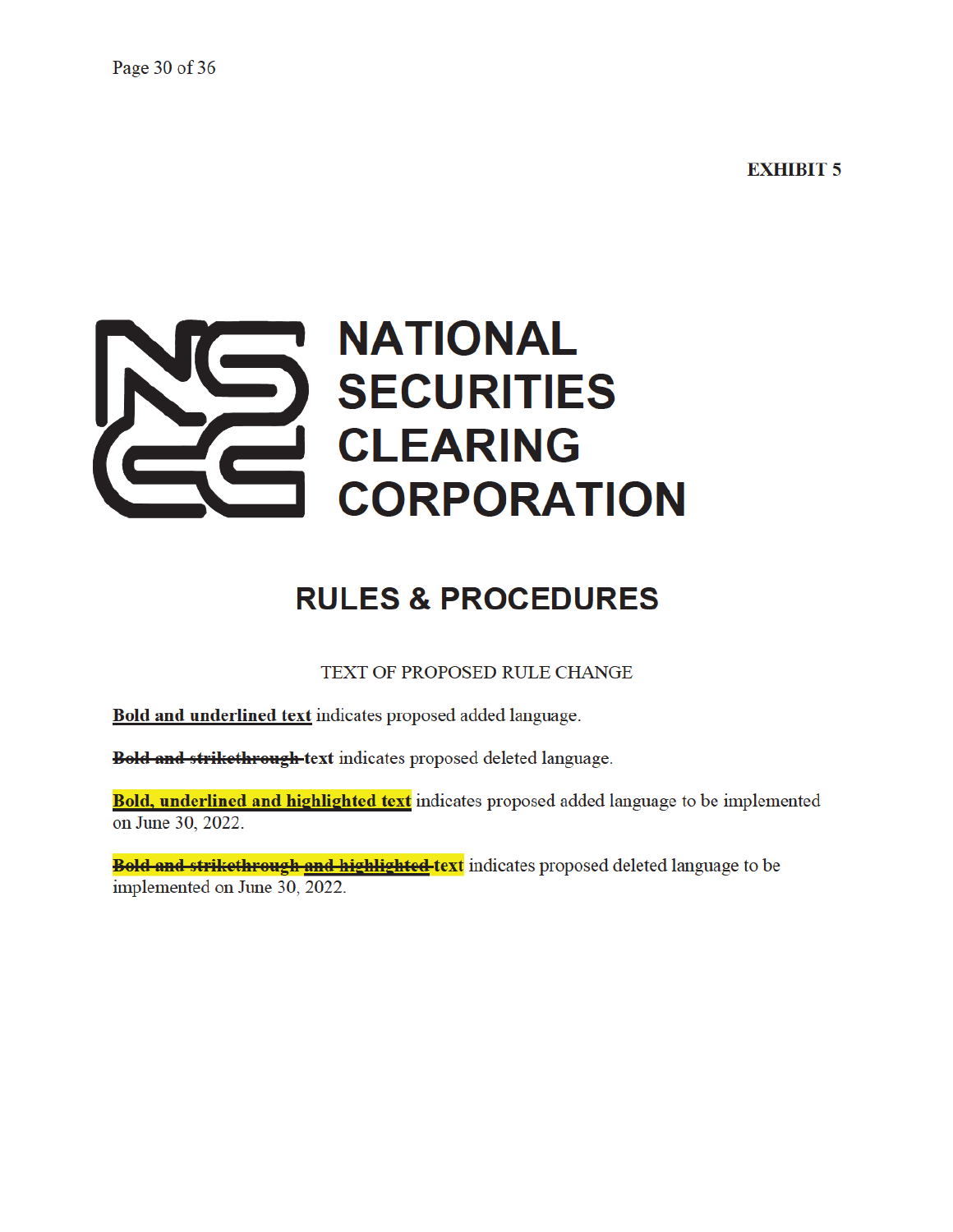## RULE 57. INSURANCE & RETIREMENT SERVICES

**[Changes to this Rule 57 as amended by File No. SR-NSCC-2022-008, are available at dtcc.com/~/media/Files/Downloads/legal/rule-filings/2021/NSCC/SR-NSCC- 2022-008.pdf. These changes became effective upon filing with the Securities and Exchange Commission but have not yet been implemented. On June 30, 2022, these changes will be implemented and this legend will automatically be removed from this Rule 57.]** 

**\* \* \*** 

#### **INSURANCE PROFILE**

**SEC 10. (a) The Corporation may provide a service ("Insurance Profile") to enable Insurance Carrier/Retirement Services Members to transmit I&RS Data to Members, Mutual Fund/Insurance Service Members and Data Service Only Members regarding fees, expenses and Commissions ("Fee Data") or to otherwise supply and provide access to Fee Data directly to or from the Corporation, as applicable.** 

**(b) Insurance Carrier/Retirement Services Members, Members, Mutual Fund/Insurance Service Members and Data Service Only Members may not use, distribute, transmit or otherwise make available Fee Data retrieved from Insurance Profile as the basis for or as a part of a data product or service offered for commercial gain to any other person without the prior written consent of the Corporation. This restriction includes, but is not limited to, service providers and other third parties, whether or not affiliated with an Insurance Carrier/Retirement Services Member, Member, Mutual Fund/Insurance Service Member or Data Service Only Member, regardless of whether such person has previously itself received and/or used any such Fee Data in the past. The Corporation shall have the right, but not the obligation, to audit the use and distribution of Fee Data retrieved from Insurance Profile.** 

INSURANCE INFORMATION EXCHANGE ("IIEX")

SEC **101**. The Corporation may provide a service to enable Members, Insurance Carrier/Retirement Services Members, Mutual Fund/Insurance Service Members and Data Service Only Members (collectively, "I&RS Members"), and their respective service providers, to transmit, view and retrieve I&RS Data using a centralized data repository. Service providers will gain access to IIEX only by authorization from I&RS Members and will be required to enter into such agreements as determined by the Corporation, which agreements will include an agreement to pay the fees set forth in the Rules **for product data for which service providers are required to pay a fee as set forth in the Rules**.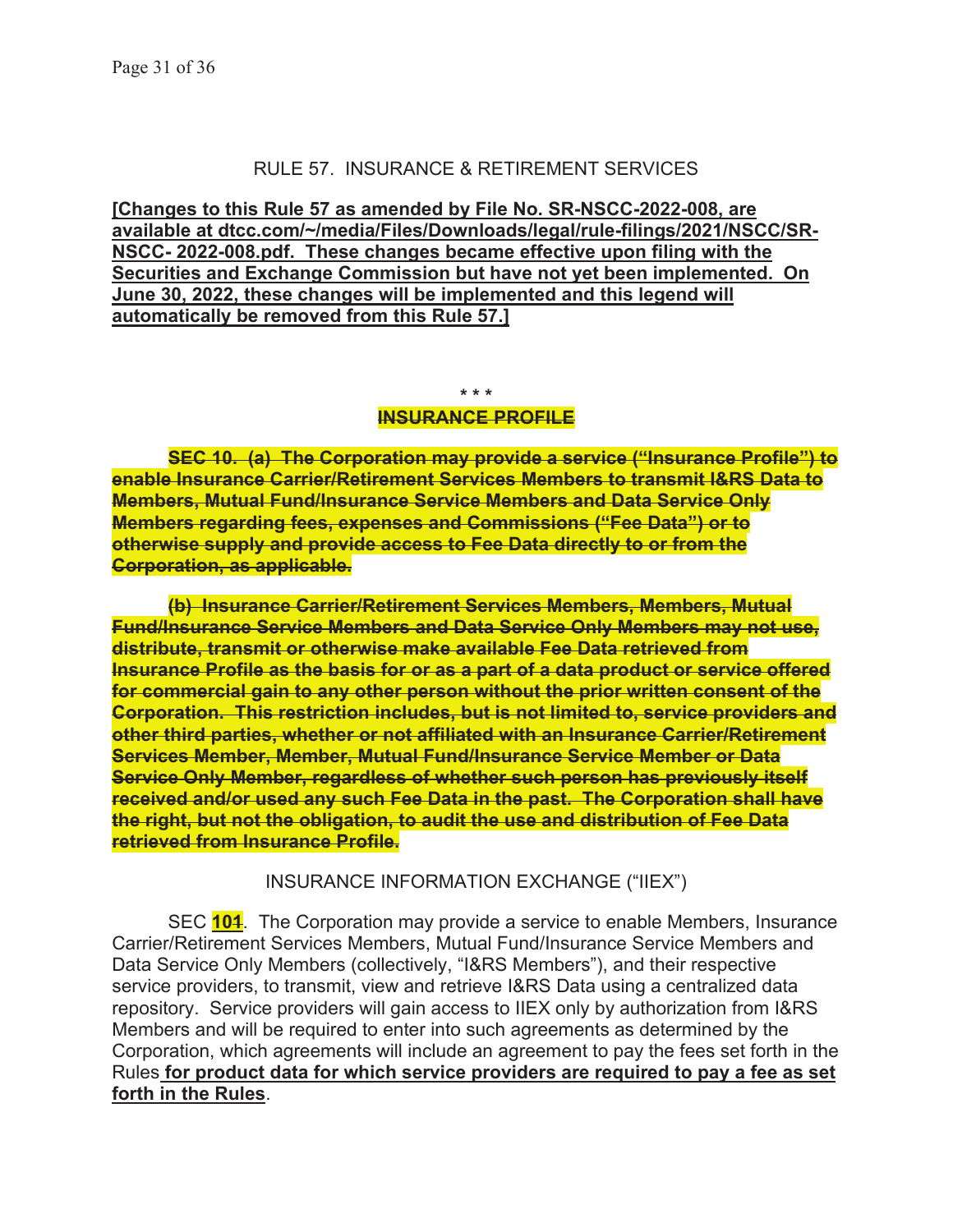**\* \* \*** 

#### RULE 58. LIMITATIONS ON LIABILITY

**\* \* \*** 

#### SEC. 2. NOTWITHSTANDING ANY OTHER PROVISION IN THE RULES:

**\* \* \*** 

(f) The Corporation will not be responsible for the completeness or accuracy of any **IPSI&RS** Data received from or transmitted to a participant through **IPSI&RS** nor for any errors, omissions or delays which may occur in the transmission of such **IPSI&RS** Data to or from a participant.

**\* \* \***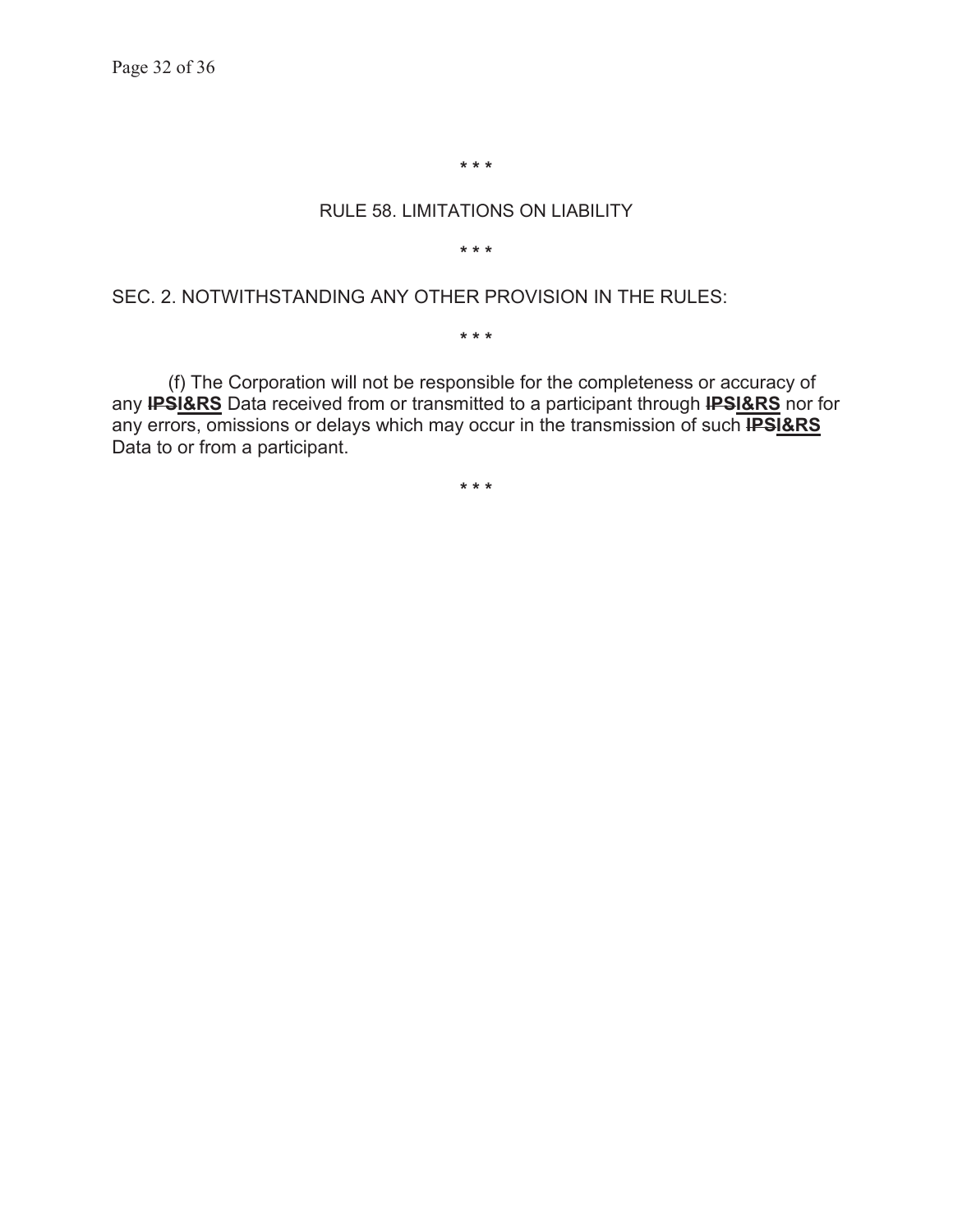## ADDENDUM A

**[Changes to this Addendum A as amended by File No. SR-NSCC-2022-008, are available at dtcc.com/~/media/Files/Downloads/legal/rule-filings/2021/NSCC/SR-NSCC- 2022-008.pdf. These changes became effective upon filing with the Securities and Exchange Commission but have not yet been implemented. On June 30, 2022, these changes will be implemented and this legend will automatically be removed from this Addendum A.]** 

NATIONAL SECURITIES CLEARING CORPORATION

FEE STRUCTURE

**\* \* \*** 

*IV.* OTHER SERVICE FEES

**\* \* \*** 

H. Insurance & Retirement Services<sup>1, 2</sup>

1. Membership Fee  $$250.00$  per month (will be waived if aggregate Transaction and Other Service Fees in such month equal or exceed \$250.00)

Multiple destination fees apply. Participants directing NSCC to deliver Insurance & Retirement Service files to more than two (2) destinations will be charged an additional monthly fee, per product, as follows: (i) Participants directing NSCC to deliver Insurance & Retirement Service files to three (3), four (4) or five (5) destinations will be charged an additional \$50 per month, per product; and (ii) Participants directing NSCC to deliver Insurance & Retirement Service files to more than five (5) destinations will be charged an additional \$100 per month, per product.

 $2$  Extraordinary Event Pricing: if arranged in advance with NSCC, a Participant may qualify for a credit on transaction fees incurred due to extraordinary events such as mergers or mass reconciliations that generate unusually high transaction volume for a limited duration. With respect to transaction types for which the participant has no history of prior usage, the credit is in the amount of 85% of the transaction fees chargeable in respect of the transaction type, with an additional credit in the amount of 5% if the participant continues use of the transaction type after the event. With respect to transaction types for which the participant has a history of prior usage, the credit is in an amount sufficient to produce an aggregate fee for the transaction type that is no more than 120% of the average amount charged to the participant in respect of such transactions in the prior three months.

Unless otherwise noted, all Insurance & Retirement Services transaction fees are per side, and both sides are charged for each item. Volume is calculated on an aggregate basis among qualified carrier members or qualified distributor members, as applicable.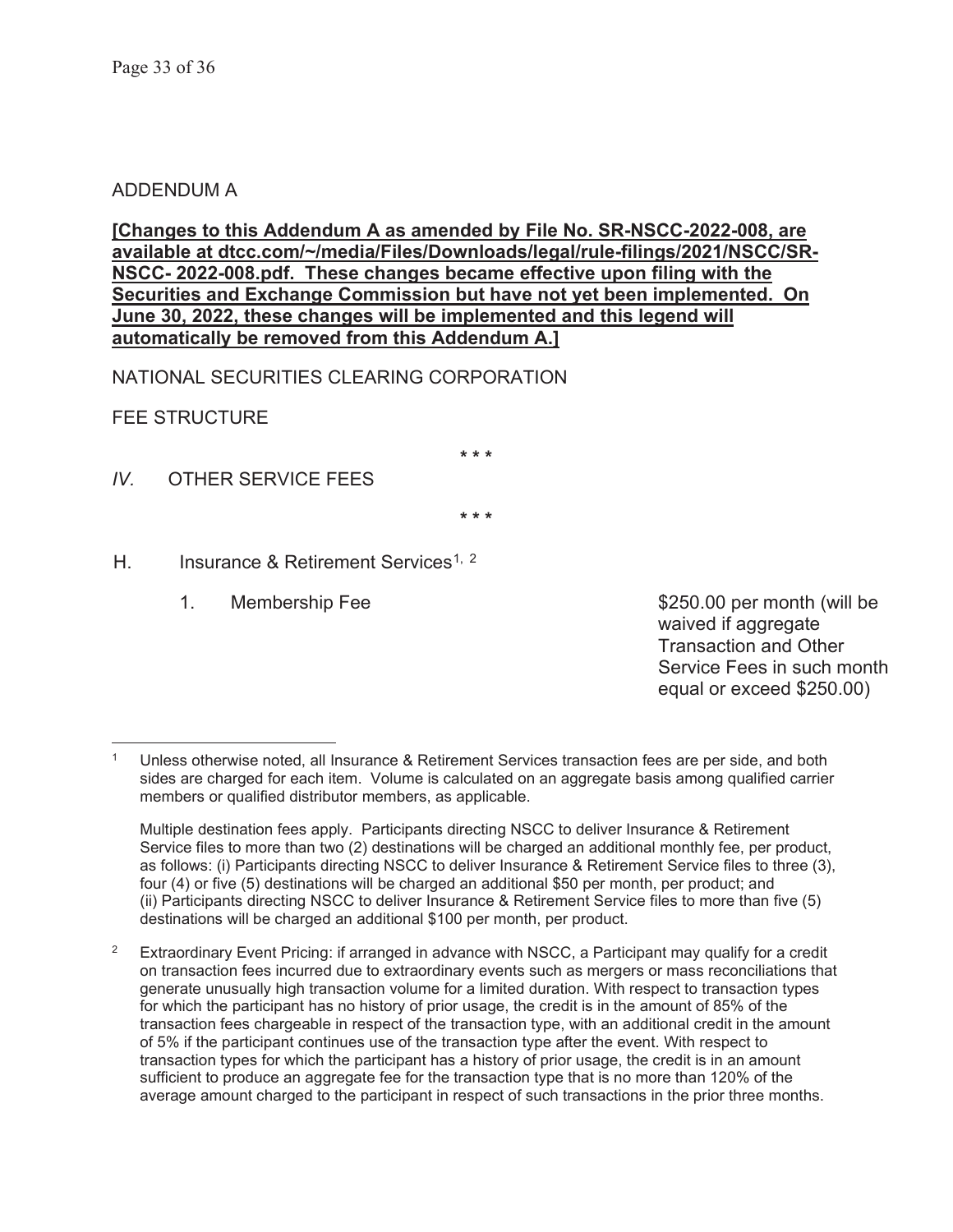2. Transaction Fees

**\* \* \*** 

## **i. Hnsurance Profile**

| (1  | <b>Insurance Carrier/Retirement Services Members</b>   |                                                     |  |  |
|-----|--------------------------------------------------------|-----------------------------------------------------|--|--|
|     | <u>Subscription</u>                                    | <b>Monthly Fee</b>                                  |  |  |
|     | <b>Full Data Subscription</b>                          | <del>\$3.000</del>                                  |  |  |
|     | <b>Limited Data Subscription</b>                       | <del>\$1,500</del>                                  |  |  |
| (2) | <b>Members, Mutual Fund/Insurance Services Members</b> |                                                     |  |  |
|     | and Data Services Only Members                         |                                                     |  |  |
|     | <u>Subscription</u>                                    | <b>Monthly Fee</b>                                  |  |  |
|     | <b>Full Data Subscription</b>                          | <del>\$3,000</del>                                  |  |  |
|     | <b>Limited Data Subscription</b>                       | \$1,500                                             |  |  |
|     | <b>Full Data Subscription</b>                          | \$500, plus \$1.25                                  |  |  |
|     | <del>(User Web Interface Only)</del>                   | per CUSIP download<br><del>transaction charge</del> |  |  |
|     |                                                        |                                                     |  |  |
|     | <u>Limited Data Subscription</u>                       | \$250, plus \$1.25                                  |  |  |
|     | (User Web Interface Only)                              | per CUSIP download                                  |  |  |
|     |                                                        | transaction charge                                  |  |  |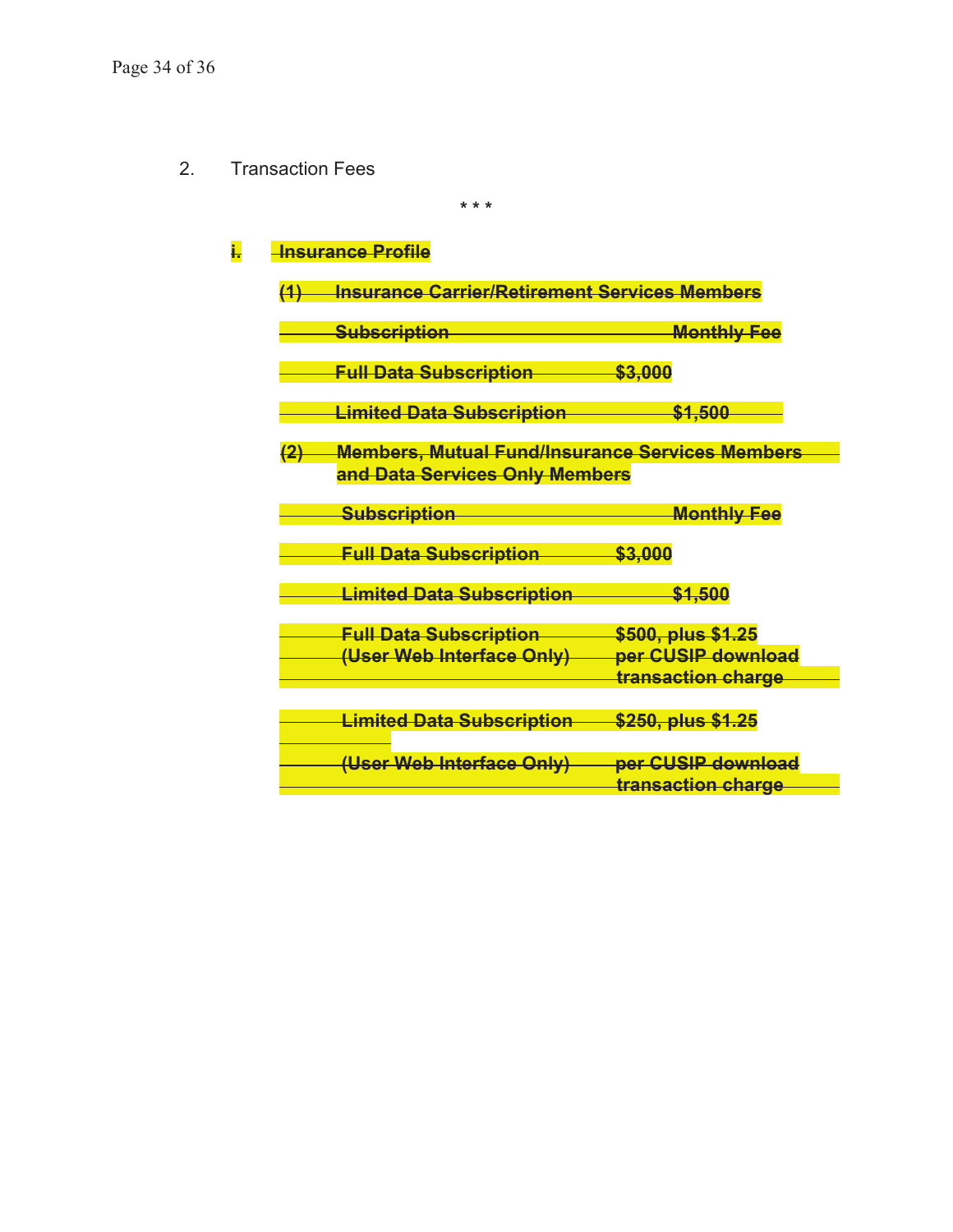**ji**. Insurance Information Exchange (IIEX)

## **Policy Data**

IIEX Fees for Members and Limited Members

Monthly subscription fee based on the number of policies that the Member, Mutual Fund/Insurance Services Member, Insurance Carrier/Retirement Services Member or Data Services Only Member, as applicable, would be entitled to access from the IIEX data repository as follows:

| Number of Policies   | <b>Monthly Fee</b> |  |  |
|----------------------|--------------------|--|--|
| $0 - 50,000$         | \$1,500            |  |  |
| $50,001 - 200,000$   | \$2,000            |  |  |
| $200,001 - 400,000$  | \$3,000            |  |  |
| Greater than 400,000 | \$5,000            |  |  |

## **IIEX Fees for Service Providers (APIs only)**

**Monthly subscription fee based on the number of policies that the service provider would be entitled to access from the IIEX data repository as follows:** 

|     | <b>Number of Policies</b>                            | <b>Monthly Fee</b> |                    |  |
|-----|------------------------------------------------------|--------------------|--------------------|--|
|     | $0 - 50,000$                                         | <del>\$750</del>   |                    |  |
|     | 50,001 200,000                                       | <del>\$1,000</del> |                    |  |
|     | 200,001 400,000                                      | \$1,500            |                    |  |
|     | Greater than 400,000                                 | <u>\$2,500</u>     |                    |  |
|     | <b>Product Data</b>                                  |                    |                    |  |
| (1) | <b>Insurance Carrier/Retirement Services Members</b> |                    |                    |  |
|     | <b>Subscription</b>                                  |                    | <b>Monthly Fee</b> |  |
|     | <b>Full Data Subscription</b>                        |                    | \$3,000            |  |
|     | <b>Limited Data Subscription</b>                     | \$1,500            |                    |  |